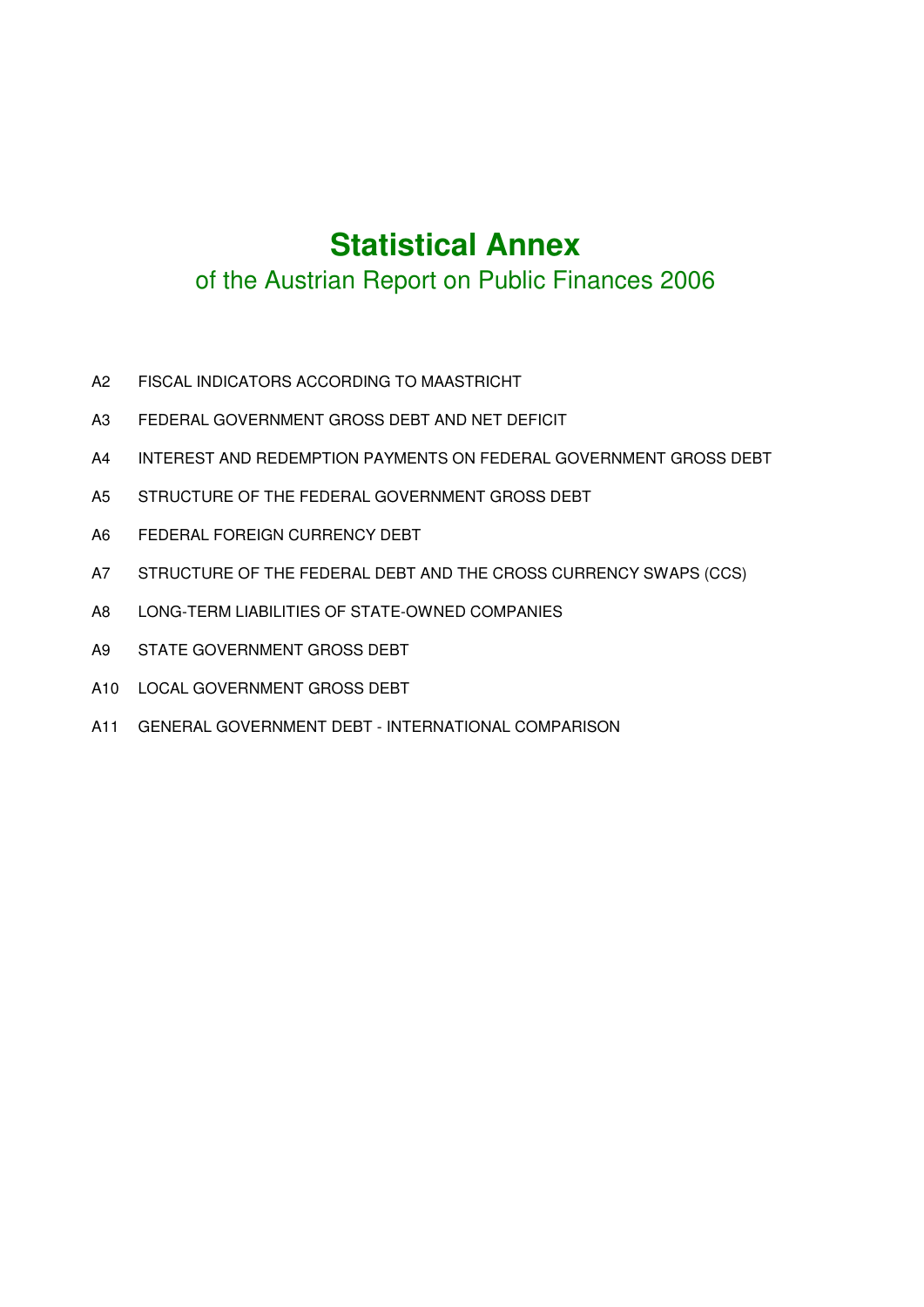### A 2 FISCAL INDICATORS ACCORDING TO MAASTRICHT

#### General government net borrowing / net lending by sub-sectors

|            |                    |          |                   |                            |                   | General government net borrowing $\left(\frac{1}{2}\right)$ net lending $\left(\frac{1}{2}\right)^{1}$ |                   |              |
|------------|--------------------|----------|-------------------|----------------------------|-------------------|--------------------------------------------------------------------------------------------------------|-------------------|--------------|
|            | Central government |          |                   | State and local government |                   | Social security funds                                                                                  |                   | <b>Total</b> |
| Years      | EUR m.             | % of GDP | EUR <sub>m.</sub> | % of GDP                   | EUR <sub>m.</sub> | % of GDP                                                                                               | EUR <sub>m.</sub> | % of GDP     |
| 1988       | $-5.325$           | $-4,5$   | 1.603             | 1,4                        | $-343$            | $-0,3$                                                                                                 | $-4.065$          | $-3,4$       |
| 1989       | $-4.751$           | $-3,8$   | 1.219             | 1,0                        | $-358$            | $-0,3$                                                                                                 | $-3.890$          | $-3,1$       |
| 1990       | $-4.690$           | $-3,4$   | 1.492             | 1,1                        | $-249$            | $-0,2$                                                                                                 | $-3.447$          | $-2,5$       |
| 1991       | $-5.454$           | $-3,7$   | 1.150             | 0,8                        | 11                | 0,0                                                                                                    | $-4.292$          | $-2,9$       |
| 1992       | $-4.486$           | $-2,9$   | 1.649             | 1,1                        | $-248$            | $-0,2$                                                                                                 | $-3.085$          | $-2,0$       |
| 1993       | $-7.950$           | $-5,0$   | 909               | 0,6                        | 15                | 0,0                                                                                                    | $-7.025$          | $-4,4$       |
| 1994       | $-8.132$           | $-4,8$   | $-114$            | $-0,1$                     | 93                | 0,1                                                                                                    | $-8.153$          | $-4,8$       |
| 1995       | $-9.155$           | $-5,2$   | $-663$            | $-0,4$                     | -98               | $-0,1$                                                                                                 | $-9.915$          | $-5,6$       |
| 1996       | $-7.409$           | $-4,1$   | 252               | 0,1                        | 140               | 0,1                                                                                                    | $-7.018$          | $-3,9$       |
| 1997       | $-5.024$           | $-2,7$   | 1.539             | 0,8                        | 314               | 0,2                                                                                                    | $-3.171$          | $-1,7$       |
| 1998       | $-5.659$           | $-2,9$   | 1.107             | 0,6                        | 177               | 0,1                                                                                                    | $-4.375$          | $-2,3$       |
| 1999       | $-4.780$           | $-2,4$   | 499               | 0,2                        | $-34$             | $-0,0$                                                                                                 | $-4.316$          | $-2,2$       |
| 2000       | $-3.359$           | $-1,6$   | 491               | 0,2                        | $-223$            | $-0,1$                                                                                                 | $-3.091$          | $-1,5$       |
| 2001       | $-1.447$           | $-0,7$   | 1.540             | 0,7                        | $-5$              | $-0,0$                                                                                                 | 87                | 0,0          |
| 2002       | $-2.368$           | $-1,1$   | 1.314             | 0,6                        | $-33$             | $-0,0$                                                                                                 | $-1.087$          | $-0,5$       |
| 2003       | $-4.229$           | $-1,9$   | 746               | 0,3                        | $-185$            | $-0,1$                                                                                                 | $-3.669$          | $-1,6$       |
| 2004       | $-3.304$           | $-1,4$   | 697               | 0,3                        | $-223$            | $-0,1$                                                                                                 | $-2.831$          | $-1,2$       |
| 2005       | $-4.480$           | $-1,8$   | 754               | 0,3                        | $-140$            | $-0,1$                                                                                                 | $-3.866$          | $-1,6$       |
| $2006^{2}$ | $-3.783$           | $-1,5$   | 1.013             | 0,4                        | $-100$            | $-0,0$                                                                                                 | $-2.870$          | $-1,1$       |
| $2007^{3}$ | $-3.570$           | $-1,3$   | 1.130             | 0,4                        | $-10$             | $-0,0$                                                                                                 | $-2.450$          | $-0,9$       |

1) In terms of EDP (excessive deficit procedure) notification data (interest payments including swap transactions);

2) Preliminary data.

3) EDP notification data (estimate; Austrian Ministry of Finance as of March 2007).

Source: Statistics Austria (last update: April 2007) and Austrian Ministry of Finance; GDP: WIFO-Forecast of June 2007.

#### Gross public debt by sub-sectors

|            |                    | Gross public debt <sup>1)</sup> |                   |                            |          |                       |                   |              |  |  |  |  |  |
|------------|--------------------|---------------------------------|-------------------|----------------------------|----------|-----------------------|-------------------|--------------|--|--|--|--|--|
|            | Central government | 2)                              |                   | State and local government |          | Social security funds |                   | <b>Total</b> |  |  |  |  |  |
| Years      | EUR m.             | % of GDP                        | EUR <sub>m.</sub> | % of GDP                   | EUR m.   | % of GDP              | EUR <sub>m.</sub> | % of GDP     |  |  |  |  |  |
| 1988       | 57.737             | 48,8                            | 10.528            | 8,9                        | $\Omega$ | 0,0                   | 68.264            | 57,7         |  |  |  |  |  |
| 1989       | 61.315             | 48,5                            | 10.390            | 8,2                        | 0        | 0,0                   | 71.705            | 56,7         |  |  |  |  |  |
| 1990       | 65.968             | 48,4                            | 10.550            | 7,7                        | 0        | 0,0                   | 76.518            | 56,1         |  |  |  |  |  |
| 1991       | 71.606             | 48,8                            | 10.725            | 7,3                        | 0        | 0,0                   | 82.331            | 56,2         |  |  |  |  |  |
| 1992       | 75.837             | 48,8                            | 10.977            | 7,1                        | 0        | 0,0                   | 86.814            | 55,8         |  |  |  |  |  |
| 1993       | 84.964             | 53,0                            | 12.078            | 7,5                        | 0        | 0,0                   | 97.042            | 60,5         |  |  |  |  |  |
| 1994       | 93.500             | 55,3                            | 13.578            | 8,0                        | 0        | 0,0                   | 107.078           | 63,4         |  |  |  |  |  |
| 1995       | 101.709            | 57,9                            | 17.095            | 9,7                        | 440      | 0,3                   | 119.244           | 67,9         |  |  |  |  |  |
| 1996       | 104.966            | 57,7                            | 17.578            | 9,7                        | 518      | 0,3                   | 123.061           | 67,7         |  |  |  |  |  |
| 1997       | 106.688            | 57,6                            | 11.085            | 6,0                        | 406      | 0,2                   | 118.179           | 63,8         |  |  |  |  |  |
| 1998       | 112.424            | 58,4                            | 10.789            | 5,6                        | 400      | 0,2                   | 123.614           | 64,3         |  |  |  |  |  |
| 1999       | 121.927            | 61,0                            | 10.547            | 0,0                        | 557      | 0,3                   | 133.030           | 66,5         |  |  |  |  |  |
| 2000       | 126.752            | 60,2                            | 10.204            | 4,8                        | 884      | 0,4                   | 137.839           | 65,5         |  |  |  |  |  |
| 2001       | 129.370            | 59,9                            | 11.995            | 5,6                        | 1.033    | 0,5                   | 142.398           | 66,0         |  |  |  |  |  |
| 2002       | 133.973            | 60,7                            | 9.978             | 4,5                        | 1.283    | 0,6                   | 145.234           | 65,8         |  |  |  |  |  |
| 2003       | 135.449            | 59,9                            | 9.421             | 4,2                        | 1.228    | 0,5                   | 146.099           | 64,6         |  |  |  |  |  |
| 2004       | 138.915            | 58,9                            | 10.283            | 4,4                        | 1.401    | 0,6                   | 150.599           | 63,9         |  |  |  |  |  |
| 2005       | 142.349            | 58,1                            | 11.448            | 4,7                        | 1.767    | 0,7                   | 155.563           | 63,5         |  |  |  |  |  |
| $2006^{3}$ | 145.280            | 56,6                            | 12.296            | 4,8                        | 1.932    | 0,8                   | 159.509           | 62,1         |  |  |  |  |  |
| $2007^{4}$ |                    |                                 |                   |                            |          |                       | 163.800           | 61,0         |  |  |  |  |  |

1) According to ESA 95; amanded by Council Regulation (EC) No. 475/2000 of 28th February 2000;

2) Including financing of public entities since 1998.

3) Preliminary data.

4) EDP notification data (estimate; Austrian Ministry of Finance as of March 2007).

Source: Statistics Austria (last update: April 2007) and Austrian Ministry of Finance; GDP: WIFO-Forecast of June 2007.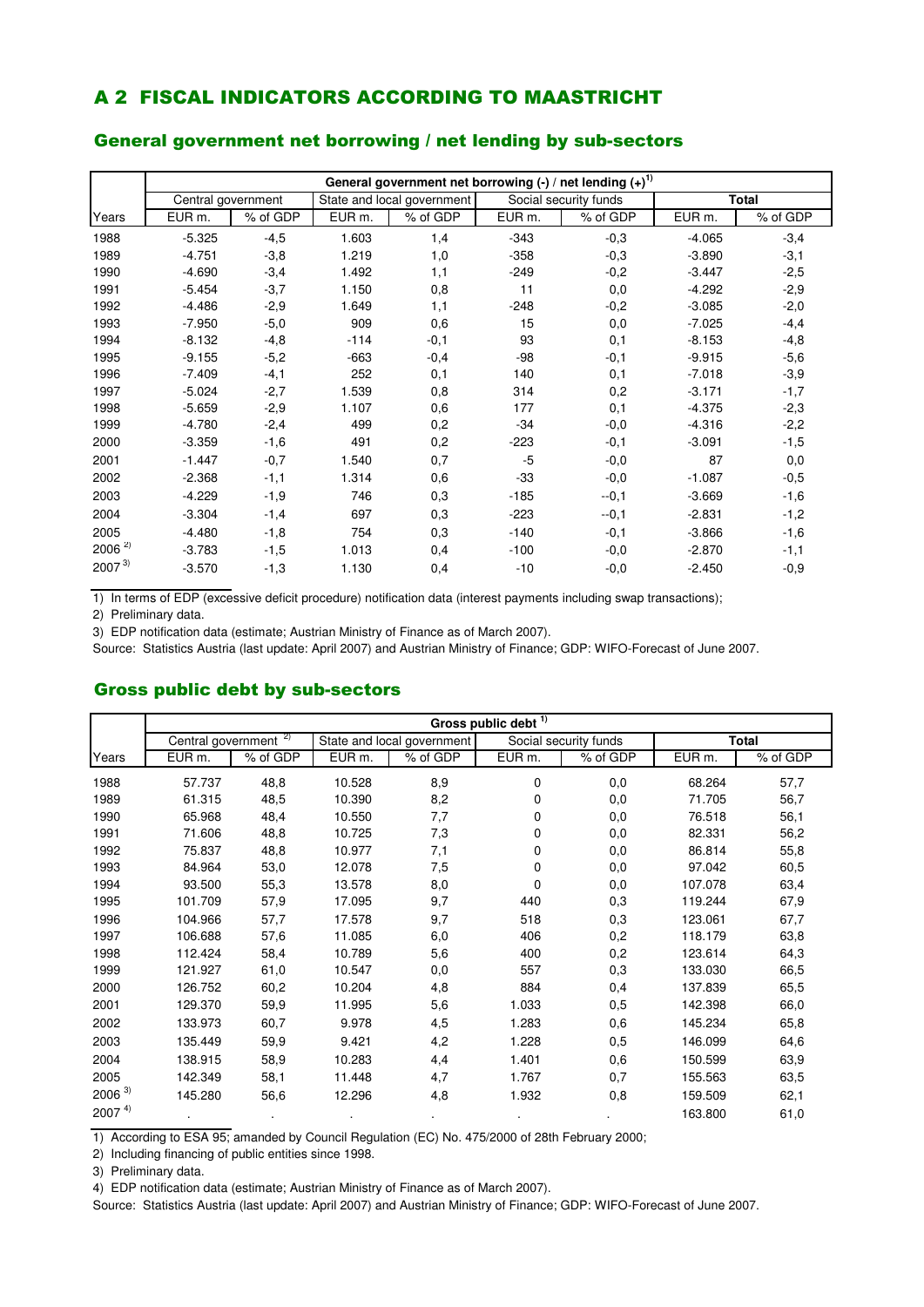### A 2 FISCAL INDICATORS ACCORDING TO MAASTRICHT (cont.)

### General government net borrowing / net lending, interest payments and primary balance

|            | Net borrowing/net lending <sup>1)</sup> |          |                    | Interest payments <sup>1)</sup> |          | Primary balance <sup>1)</sup> |
|------------|-----------------------------------------|----------|--------------------|---------------------------------|----------|-------------------------------|
| Years      | EUR m.                                  | % of GDP | EUR <sub>m</sub> . | % of GDP                        | EUR m.   | % of GDP                      |
| 1988       | $-4.065$                                | $-3,4$   | 3.927              | 3,3                             | $-138$   | $-0,1$                        |
| 1989       | $-3.890$                                | $-3,1$   | 4.187              | 3,3                             | 297      | 0,2                           |
| 1990       | $-3.447$                                | $-2,5$   | 4.665              | 3,4                             | 1.218    | 0,9                           |
| 1991       | $-4.292$                                | $-2,9$   | 5.301              | 3,6                             | 1.009    | 0,7                           |
| 1992       | $-3.085$                                | $-2,0$   | 5.756              | 3,7                             | 2.671    | 1,7                           |
| 1993       | $-7.025$                                | $-4, 4$  | 6.179              | 3,9                             | $-846$   | $-0,5$                        |
| 1994       | $-8.153$                                | $-4,8$   | 6.136              | 3,6                             | $-2.017$ | $-1,2$                        |
| 1995       | $-9.915$                                | $-5,6$   | 6.708              | 3,8                             | $-3.207$ | $-1,8$                        |
| 1996       | $-7.018$                                | $-3,9$   | 6.856              | 3,8                             | $-162$   | $-0,1$                        |
| 1997       | $-3.171$                                | $-1,7$   | 6.490              | 3,5                             | 3.319    | 1,8                           |
| 1998       | $-4.375$                                | $-2,3$   | 6.815              | 3,5                             | 2.439    | 1,3                           |
| 1999       | $-4.316$                                | $-2,2$   | 6.809              | 3,4                             | 2.493    | 1,2                           |
| 2000       | $-3.091$                                | $-1,5$   | 7.376              | 3,5                             | 4.285    | 2,0                           |
| 2001       | 87                                      | 0,0      | 7.439              | 3,4                             | 7.527    | 3,5                           |
| 2002       | $-1.087$                                | $-0,5$   | 6.905              | 3,1                             | 5.818    | 2,6                           |
| 2003       | $-3.669$                                | $-1,6$   | 6.591              | 2,9                             | 2.922    | 1,3                           |
| 2004       | $-2.831$                                | $-1,2$   | 6.688              | 2,8                             | 3.857    | 1,6                           |
| 2005       | $-3.866$                                | $-1,6$   | 7.037              | 2,9                             | 3.171    | 1,3                           |
| $2006^{2}$ | $-2.870$                                | $-1,1$   | 6.972              | 2,7                             | 4.102    | 1,6                           |
| $2007^{3}$ | $-2.450$                                | $-0,9$   | 7.050              | 2,6                             | 4.600    | 1,7                           |

1) In terms of EDP notification data (interest payments including swap transactions).

2) Preliminary Data.

3) EDP notification data (estimate; Austrian Ministry of Finance as of March 2007).

Source: Statistics Austria (last update: April 2007) and Austrian Ministry of Finance; GDP: WIFO-Forecast of June 2007.

#### General government total expenditure, revenue and taxes

|            | Expenditure <sup>1)</sup> |          |                    | Revenue $\overline{1}$ |                   | Taxes (incl. EU transfers) <sup>2)</sup> |
|------------|---------------------------|----------|--------------------|------------------------|-------------------|------------------------------------------|
| Years      | EUR <sub>m.</sub>         | % of GDP | EUR <sub>m</sub> . | % of GDP               | EUR <sub>m.</sub> | % of GDP                                 |
| 1988       | 62.966                    | 53,2     | 58.901             | 49,8                   | 48.037            | 40,6                                     |
| 1989       | 65.459                    | 51,8     | 61.569             | 48,7                   | 50.031            | 39,6                                     |
| 1990       | 70.157                    | 51,5     | 66.710             | 48,9                   | 54.123            | 39,7                                     |
| 1991       | 76.821                    | 52,4     | 72.528             | 49,5                   | 59.025            | 40,3                                     |
| 1992       | 82.320                    | 52,9     | 79.235             | 51,0                   | 64.267            | 41,3                                     |
| 1993       | 89.814                    | 56,0     | 82.788             | 51,7                   | 67.361            | 42,0                                     |
| 1994       | 93.726                    | 55,5     | 85.573             | 50,7                   | 69.417            | 41,1                                     |
| 1995       | 98.374                    | 56,0     | 88.287             | 50,3                   | 72.687            | 41,4                                     |
| 1996       | 100.779                   | 55,4     | 93.475             | 51,4                   | 77.680            | 42,7                                     |
| 1997       | 98.241                    | 53,1     | 94.815             | 51,2                   | 81.752            | 44,2                                     |
| 1998       | 102.801                   | 53,4     | 98.176             | 51,0                   | 84.920            | 44,1                                     |
| 1999       | 106.379                   | 53,2     | 101.817            | 50,9                   | 87.608            | 43,8                                     |
| 2000       | 108.174                   | 51,4     | 104.738            | 49,8                   | 90.190            | 42,9                                     |
| 2001       | 109.728                   | 50,8     | 109.509            | 50,7                   | 96.651            | 44,8                                     |
| 2002       | 111.971                   | 50,7     | 110.443            | 50,0                   | 96.760            | 43,8                                     |
| 2003       | 115.526                   | 51,1     | 111.523            | 49,3                   | 97.685            | 43,2                                     |
| 2004       | 118.649                   | 50,3     | 115.540            | 49,0                   | 101.177           | 42,9                                     |
| 2005       | 122.367                   | 49,9     | 118.243            | 48,2                   | 103.365           | 42,2                                     |
| $2006^{3}$ | 126.148                   | 49,1     | 122.945            | 47,9                   | 107.768           | 42,0                                     |
| $2007^{4}$ | 130.080                   | 48,5     | 127.330            | 47,6                   | 111.796           | 41,6                                     |

1) In accordance with Council Regulation (EC) No. 1500/00; interest payments excluding swap transactions.

2) General government tax revenue incl. actual social contributions (ESA Codes: D2+D5+D611+D91); incl. EU-own resources.

3) Preliminary Data.

4) Budget Report 2007 (Austrian Ministry of Finance) and WIFO.

Source: Statistics Austria (last update: April 2007) and Austrian Ministry of Finance; GDP: WIFO Forecast of June 2007.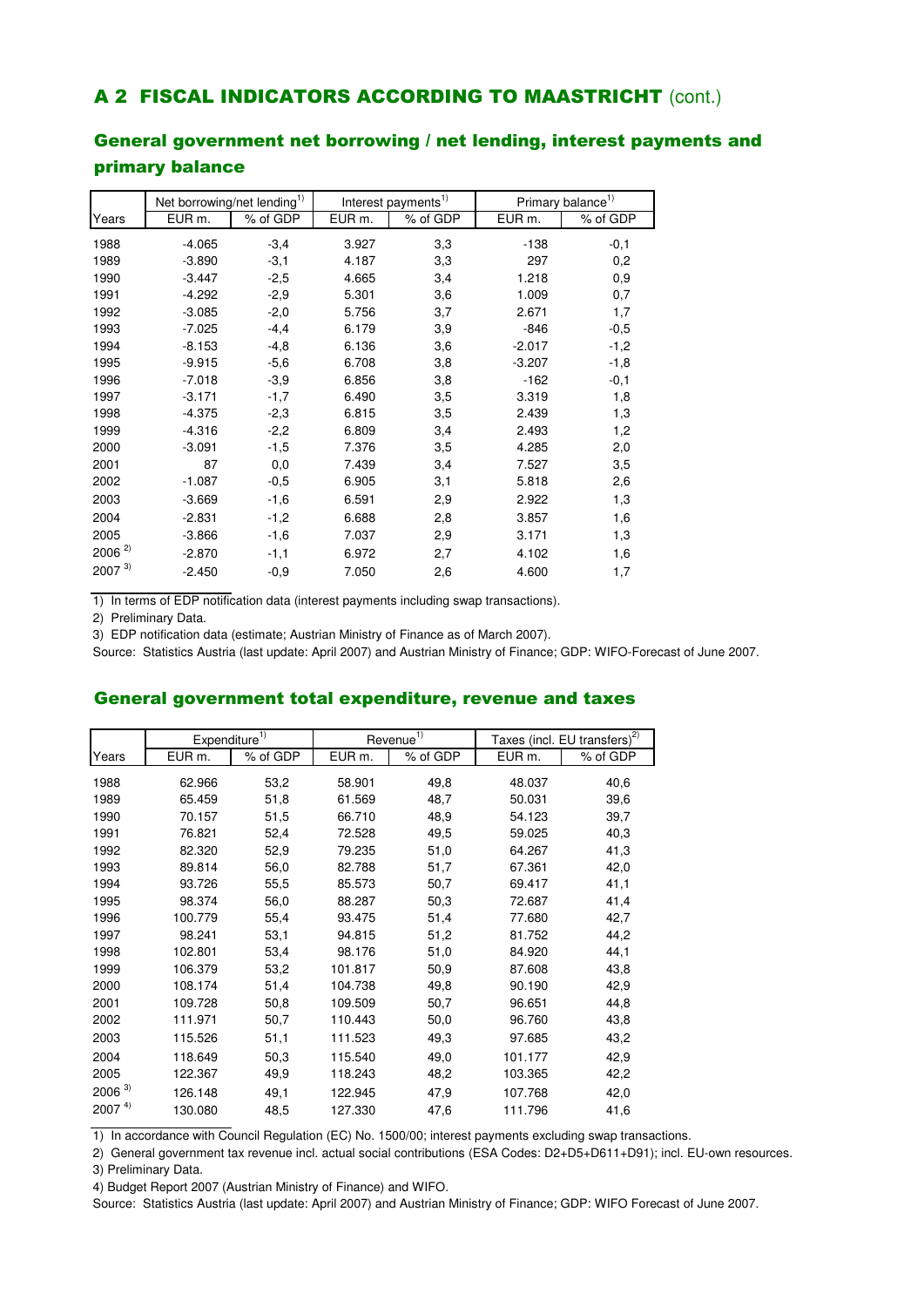### A 3 FEDERAL GOVERNMENT GROSS DEBT <sup>1)</sup> AND NET DEFICIT

|              | Net change                  |             |                       |               |                |                             | Debt at year-end | In % of GDP       |                  |              |            |
|--------------|-----------------------------|-------------|-----------------------|---------------|----------------|-----------------------------|------------------|-------------------|------------------|--------------|------------|
|              |                             |             |                       |               |                |                             |                  | Foreign curr.     |                  |              |            |
|              | Euro debt <sup>2)</sup>     |             | Foreign curr. debt 3) |               | Total          |                             | Euro debt $2)$   | debt <sup>3</sup> | Total            | Debt         | Net        |
| Years        | EUR m.                      | in %        | EUR <sub>m.</sub>     | in %          | EUR m.         | in %                        | EUR m.           | EUR <sub>m.</sub> | EUR m.           |              | deficit    |
|              |                             |             |                       |               |                |                             |                  |                   |                  |              |            |
| 1965         | 117                         | 7,2         | $-46$                 | $-12,7$       | 70             | 3,5                         | 1.738            | 317               | 2.055            | 11,5         | 0,5        |
| 1966         | 122                         | 7,0         | $-49$                 | $-15,5$       | 73             | 3,5                         | 1.860            | 267               | 2.128            | 10,9         | 0,4        |
| 1967         | 130                         | 7,0         | 256                   | 95,6          | 385            | 18,1                        | 1.990            | 523               | 2.513            | 12,1         | 1,9        |
| 1968         | 43                          | 2,2         | 339                   | 64,9          | 382            | 15,2                        | 2.033            | 863               | 2.895            | 13,0         | 1,8        |
| 1969         | 209                         | 10,3        | 65                    | 7,5           | 273            | 9,4                         | 2.241            | 927               | 3.169            | 13,0         | 0,7        |
| 1970         | 182                         | 8,1         | 53                    | 5,7           | 252            | 8,0                         | 2.441            | 980               | 3.421            | 12,5         | 0,6        |
|              |                             |             |                       |               |                |                             |                  |                   |                  |              |            |
| 1971         | 82                          | 3,4         | $-99$                 | $-10,1$       | $-16$          | $-0,5$                      | 2.523            | 882               | 3.405            | 11,2         | 0,4        |
| 1972         | 352                         | 13,9        | $-133$                | $-15,1$       | 219            | 6,4                         | 2.875            | 749               | 3.623            | 10,4         | 0,3        |
| 1973         | 558                         | 19,4        | $-93$                 | $-12,5$       | 465            | 12,8                        | 3.432            | 655               | 4.088            | 10,4         | 1,3        |
| 1974         | 45                          | 1,3         | 329                   | 50,1          | 374            | 9,1                         | 3.478            | 984               | 4.462            | 9,9          | 1,9        |
| 1975         | 1.486                       | 42,7        | 1.346                 | 136,8         | 2.832          | 63,5                        | 4.964            | 2.330             | 7.294            | 15,3         | 4,5        |
| 1976         | 2.218                       | 44,7        | 210                   | 9,0           | 2.428          | 33,3                        | 7.182            | 2.540             | 9.722            | 17,9         | 4,5        |
| 1977         | 1.332                       | 18,5        | 906                   | 35,7          | 2.238          | 23,0                        | 8.514            | 3.447             | 11.961           | 19,9         | 3,6        |
| 1978         | 1.598                       | 18,8        | 916                   | 26,6          | 2.513          | 21,0                        | 10.112           | 4.362             | 14.474           | 22,8         | 4,1        |
| 1979         | 2.042                       | 20,2        | 264                   | 6,0           | 2.306          | 15,9                        | 12.154           | 4.626             | 16.780           | 24,1         |            |
| 1980         | 182                         | 1,5         | 653                   | 14,1          | 2.201          | 13,1                        | 13.702           | 5.279             | 18.981           | 25,4         | 3,4<br>2,9 |
|              |                             |             |                       |               |                |                             |                  |                   |                  |              |            |
| 1981         | 885                         | 6,5         | 1.593                 | 30,2          | 2.478          | 13,1                        | 14.586           | 6.872             | 21.459           | 27,0         | 2,5        |
| 1982         | 2.363                       | 16,2        | 1.002                 | 14,6          | 3.365          | 15,7                        | 16.950           | 7.874             | 24.824           | 29,0         | 4,0        |
| 1983         | 4.169                       | 24,6        | 1.253                 | 15,9          | 5.422          | 21,8                        | 21.119           | 9.127             | 30.246           | 33,3         | 5,3        |
| 1984         | 4.377                       | 20,7        | $-482$                | $-5,3$        | 3.895          | 12,9                        | 25.496           | 8.645             | 34.141           | 35,7         | 4,4        |
| 1985         | 4.075                       | 16,0        | $-17$                 | $-0,2$        | 4.057          | 11,9                        | 29.570           | 8.628             | 38.198           | 37,9         | 4,4        |
| 1986         | 6.204                       | 21,0        | 428                   | 5,0           | 6.632          | 17,4                        | 35.774           | 9.055             | 44.830           | 42,3         | 5,1        |
| 1987         | 5.852                       |             | $10$                  |               | 5.862          | 13,1                        |                  |                   |                  | 46,1         | 4,7        |
| 1988         | 3.131                       | 16,4<br>7,5 | 441                   | 0,1<br>4,9    | 3.572          | 7,0                         | 41.626<br>44.757 | 9.065<br>9.506    | 50.691<br>54.263 | 45,8         | 4,1        |
|              |                             |             |                       |               |                |                             |                  |                   |                  |              |            |
| 1989<br>1990 | 4.249<br>3.773              | 9,5<br>7,7  | $-361$<br>692         | $-3,8$<br>7,6 | 3.888<br>4.465 | 7,2<br>7,7                  | 49.006<br>52.779 | 9.145<br>9.837    | 58.150<br>62.616 | 46,0<br>45,9 | 3,6<br>3,4 |
|              |                             |             |                       |               |                |                             |                  |                   |                  |              |            |
| 1991         | 4.581                       | 8,7         | 952                   | 9,7           | 5.533          | 8,8                         | 57.360           | 10.789            | 68.149           | 46,5         | 3,1        |
| 1992         | 2.221                       | 3,9         | 1.721                 | 16,0          | 3.942          | 5,8                         | 59.581           | 12.510            | 72.091           | 46,4         | 3,1        |
| 1993         | 5.471                       | 9,2         | 2.959                 | 23,7          | 8.430          | 11,7                        | 65.052           | 15.469            | 80.521           | 50,2         | 4,5        |
| 1994         | 5.052                       | 7,8         | 3.494                 | 22,6          | 8.547          | 10,6                        | 70.104           | 18.963            | 89.068           | 52,7         | 4,5        |
| 1995         | 6.295                       | 9,0         | 2.193                 | 11,6          | 8.488          | 9,5                         | 76.400           | 21.156            | 97.556           | 55,6         | 4,9        |
| 1996         | 3.602                       | 4,7         | 356                   | 1,7           | 3.958          | 4,1                         | 80.001           | 21.512            | 101.514          | 55,8         | 3,6        |
| 1997         | 5.099                       | 6,4         | 647                   | 3,0           | 5.746          | 5,7                         | 85.100           | 22.160            | 107.260          | 57,9         | 2,6        |
| 1998         | $-1.366$                    | $-1,6$      | 5.709                 | 25,8          | 4.343          | 4,0                         | 83.734           | 27.869            | 111.603          | 58,0         | 2,5        |
| $1998^{4}$   |                             |             |                       |               |                |                             | 97.939           |                   |                  |              |            |
|              | $\mathcal{L}_{\mathcal{A}}$ | $\cdot$     | $\sim$                | $\sim$        | $\sim$         | $\mathcal{L}_{\mathcal{A}}$ |                  | 13.664            | 111.603          | 58,0         | 2,5        |
| 1999         | 3.257                       | 3,3         | 3.115                 | 22,8          | 6.372          | 5,7                         | 101.196          | 16.778            | 117.974          | 59,0         | 2,5        |
| 2000         | 2.788                       | 2,8         | $-56$                 | $-0,3$        | 2.731          | 2,3                         | 103.984          | 16.722            | 120.705          | 57,4         | 1,4        |
|              | 1.236                       |             |                       |               | 707            |                             |                  |                   | 121.413          |              |            |
| 2001<br>2002 | 3.028                       | 1,2         | $-529$<br>$-487$      | $-3,2$        |                | 0,6                         | 105.220          | 16.193            |                  | 56,2         | 0,7        |
|              |                             | 2,9         |                       | $-3,0$        | 2.541          | 2,1                         | 108.248          | 15.705            | 123.953          | 56,1         | 1,1        |
| 2003         | 4.730                       | 4,4         | $-1.806$              | $-11,5$       | 2.924          | 2,4                         | 112.979          | 13.899            | 126.878          | 56,1         | 1,5        |
| 2004         | 9.460                       | 8,4         | $-787$                | $-5,7$        | 8.673          | 6,8                         | 122.439          | 13.112            | 135.550          | 57,5         | 2,0        |
| 2005         | 7.256                       | 5,9         | $-1.477$              | $-11,3$       | 5.779          | 4,3                         | 129.694          | 11.635            | 141.329          | 57,7         | 1,9        |
| 2006         | 7.252                       | 5,6         | $-3.316$              | $-28,5$       | 3.936          | 2,8                         | 136.946          | 8.319             | 145.265          | 56,6         | 1,7        |

1) Since 1989 including swap transactions, since 1993 excluding own holdings of federal securities, since 1998 excluding public entities-debt.

2) Euro debt; Schilling debt until the end of 1998.

3) Foreign currency debt converted to euro at mid-market exchange rates at year-end.

4) Retrograde calculation.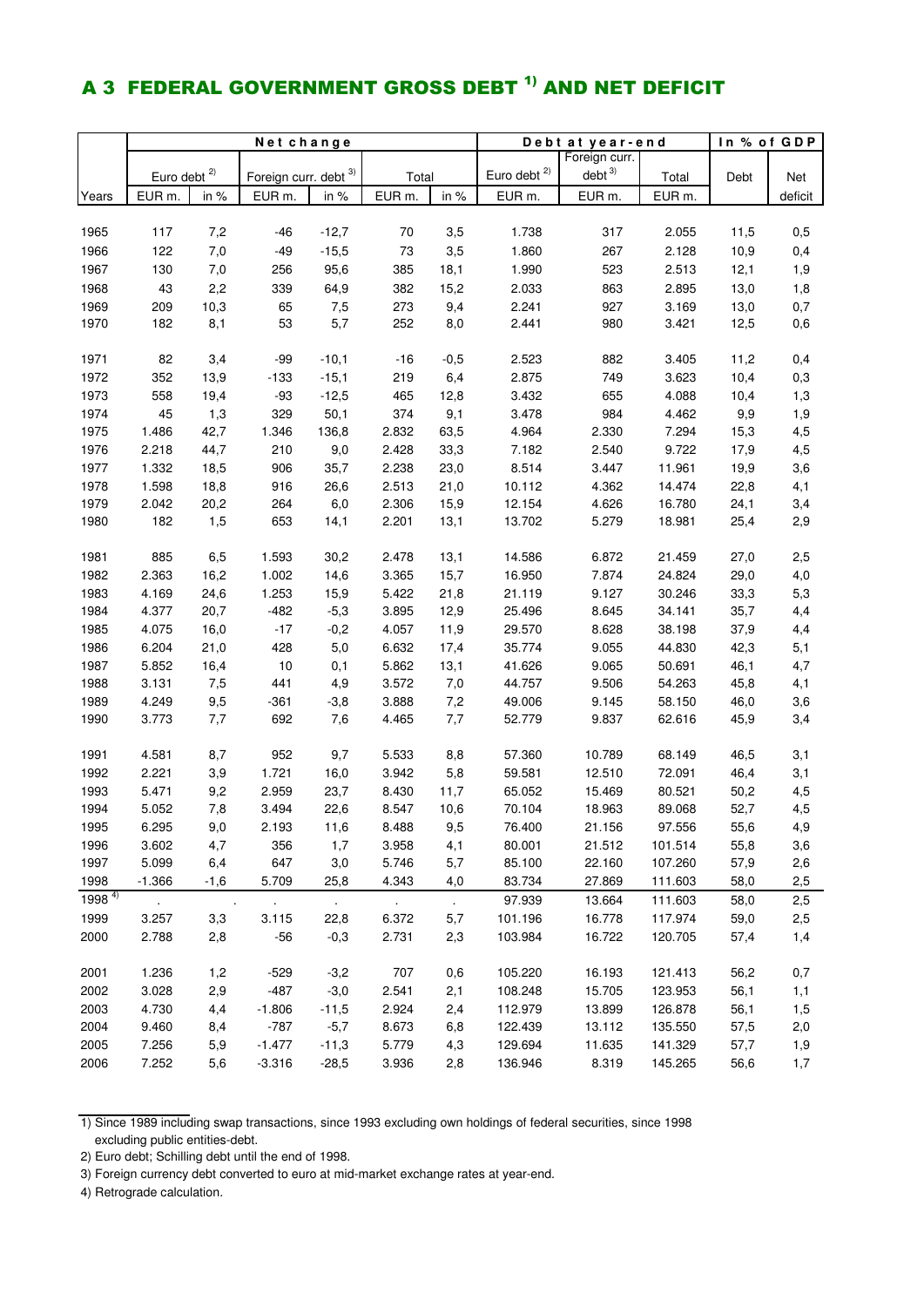### A 4 INTEREST AND REDEMPTION PAYMENTS ON FEDERAL GOVERNMENT GROSS DEBT

#### Jahre Interest payments Redemption payments Other costs 3) Total Interest payments Redemption payments Other costs<sup>3)</sup> Total 1978 676 1.052 44 1.772 261 93 22 376 1979 790 1.021 42 1.854 299 286 12 597 1980 920 1.073 41 2.034 319 248 15 581 1981 1.077 1.544 36 2.658 383 212 13 607 1982 1.310 1.506 46 2.862 488 326 23 837 1983 1.411 1.473 62 2.946 502 383 16 901 1984 1.799 1.610 68 3.477 564 775 22 1.362 1985 2.129 1.552 56 3.736 537 749 40 1.326 1986 2.418 1.491 34 3.943 534 952 72 1.559 1987 2.873 1.724 61 4.658 553 827 32 1.412 1988 3.133 1.936 55 5.124 520 918 51 1.489 1989 3.315 2.005 63 5.383 551 517 30 1.097 1990 3.717 1.708 73 5.498 588 685 26 1.298 1991 4.189 2.137 91 6.417 640 239 26 905 1992 4.546 2.360 84 6.989 684 708 37 1.429 1993 4.718 2.639 21 7.377 747 1.348 27 2.121 1994 4.596 3.989 121 8.707 880 886 32 1.798 1995 4.873 6.864 116 11.852 1.073 1.753 48 2.874 1996 5.235 6.210 140 11.585 1.023 1.610 36 2.669 1997 5.282 5.621 49 10.952 1.099 1.360 18 2.478 1998 5.423 9.252 -105 14.571 1.126 1.743 -190 2.679 1999 6.034 11.126 0 17.160 607 433 4 1.045 2000 6.025 11.312 211 17.548 736 2.008 20 2.764 2001 5.911 9.706 -88 15.529 649 1.650 -9 2.291 2002 6.044 12.459 -32 18.471 533 1.975 24 2.532 2003 5.782 14.697 -54 20.425 520 1.572 8 2.099 2004 5.930 13.203 -31 19.103 432 1.853 -100 2.185 2005 6.385 18.117 -200 24.303 404 1.444 -123 1.725 2006 6.585 15.584 156 22.325 336 2.492 -230 2.597 2007 4) 6.446 18.995 148 25.589 256 990 0 1.246 2008 4) 6.377 11.003 114 17.494 223 737 0 961 **Servicing costs for euro-denominated debt 2) Servicing costs for foreign currency debt**

### **Federal debt servicing costs 1)** (EUR million)

<sup>1)</sup> Since 1989 including swap transactions, including own holdings of federal securities.

<sup>2)</sup> Servicing costs for schilling-denominated debt until the end of 1998.

<sup>3)</sup> Other expenditures (commissions, issuing costs) and other revenues (issuing profits, lending fees).

<sup>4)</sup> Budget estimate.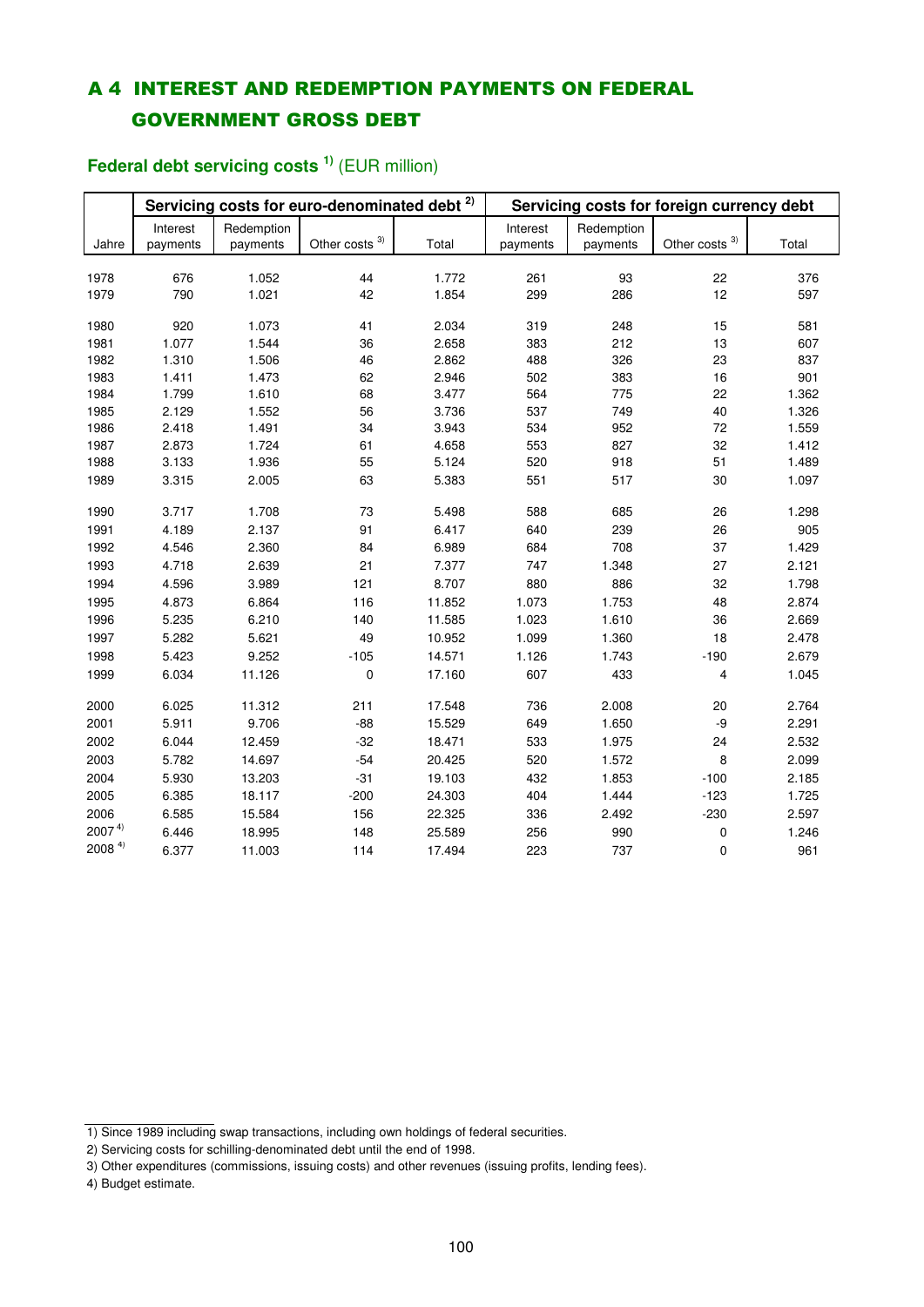### A 4 INTEREST AND REDEMPTION PAYMENTS ON FEDERAL **GOVERNMENT GROSS DEBT (cont.)**

|            |          | <b>Total federal debt servicing costs</b> |                   |              |  |  |  |  |  |  |  |  |
|------------|----------|-------------------------------------------|-------------------|--------------|--|--|--|--|--|--|--|--|
|            | Interest | Redemption                                |                   |              |  |  |  |  |  |  |  |  |
| Jahre      | payments | payments                                  | 2)<br>Other costs | <b>Total</b> |  |  |  |  |  |  |  |  |
|            |          |                                           |                   |              |  |  |  |  |  |  |  |  |
| 1978       | 937      | 1.146                                     | 65                | 2.148        |  |  |  |  |  |  |  |  |
| 1979       | 1.089    | 1.307                                     | 55                | 2.451        |  |  |  |  |  |  |  |  |
| 1980       | 1.239    | 1.321                                     | 56                | 2.615        |  |  |  |  |  |  |  |  |
| 1981       | 1.460    | 1.756                                     | 49                | 3.265        |  |  |  |  |  |  |  |  |
| 1982       | 1.798    | 1.832                                     | 69                | 3.699        |  |  |  |  |  |  |  |  |
| 1983       | 1.913    | 1.857                                     | 78                | 3.848        |  |  |  |  |  |  |  |  |
| 1984       | 2.363    | 2.386                                     | 90                | 4.839        |  |  |  |  |  |  |  |  |
| 1985       | 2.666    | 2.301                                     | 96                | 5.062        |  |  |  |  |  |  |  |  |
| 1986       | 2.952    | 2.444                                     | 106               | 5.502        |  |  |  |  |  |  |  |  |
| 1987       | 3.427    | 2.551                                     | 93                | 6.070        |  |  |  |  |  |  |  |  |
| 1988       | 3.653    | 2.853                                     | 107               | 6.613        |  |  |  |  |  |  |  |  |
| 1989       | 3.865    | 2.522                                     | 93                | 6.480        |  |  |  |  |  |  |  |  |
| 1990       | 4.305    | 2.392                                     | 99                | 6.796        |  |  |  |  |  |  |  |  |
| 1991       | 4.829    | 2.376                                     | 117               | 7.322        |  |  |  |  |  |  |  |  |
| 1992       | 5.230    | 3.068                                     | 121               | 8.418        |  |  |  |  |  |  |  |  |
| 1993       | 5.464    | 3.986                                     | 48                | 9.498        |  |  |  |  |  |  |  |  |
| 1994       | 5.476    | 4.875                                     | 153               | 10.504       |  |  |  |  |  |  |  |  |
| 1995       | 5.946    | 8.617                                     | 164               | 14.726       |  |  |  |  |  |  |  |  |
| 1996       | 6.259    | 7.820                                     | 175               | 14.254       |  |  |  |  |  |  |  |  |
| 1997       | 6.381    | 6.982                                     | 67                | 13.430       |  |  |  |  |  |  |  |  |
| 1998       | 6.549    | 10.995                                    | $-295$            | 17.249       |  |  |  |  |  |  |  |  |
| 1999       | 6.641    | 11.559                                    | 4                 | 18.205       |  |  |  |  |  |  |  |  |
|            |          |                                           |                   |              |  |  |  |  |  |  |  |  |
| 2000       | 6.761    | 13.320                                    | 231               | 20.313       |  |  |  |  |  |  |  |  |
| 2001       | 6.560    | 11.357                                    | $-96$             | 17.820       |  |  |  |  |  |  |  |  |
| 2002       | 6.577    | 14.435                                    | -9                | 21.003       |  |  |  |  |  |  |  |  |
| 2003       | 6.302    | 16.269                                    | $-46$             | 22.525       |  |  |  |  |  |  |  |  |
| 2004       | 6.362    | 15.056                                    | $-131$            | 21.288       |  |  |  |  |  |  |  |  |
| 2005       | 6.789    | 19.561                                    | $-323$            | 26.027       |  |  |  |  |  |  |  |  |
| 2006       | 6.920    | 18.076                                    | $-75$             | 24.922       |  |  |  |  |  |  |  |  |
| $2007^{3}$ | 6.702    | 19.984                                    | 149               | 26.835       |  |  |  |  |  |  |  |  |
| $2008^{3}$ | 6.600    | 11.740                                    | 114               | 18.455       |  |  |  |  |  |  |  |  |

### **Federal debt servicing costs 1)** (EUR million)

3) Budget estimate.

<sup>1)</sup> Since 1989 including swap transactions, including own holdings of federal securities.

<sup>2)</sup> Other expenditures (commissions, issuing costs) and other revenues (issuing profits, lending fees).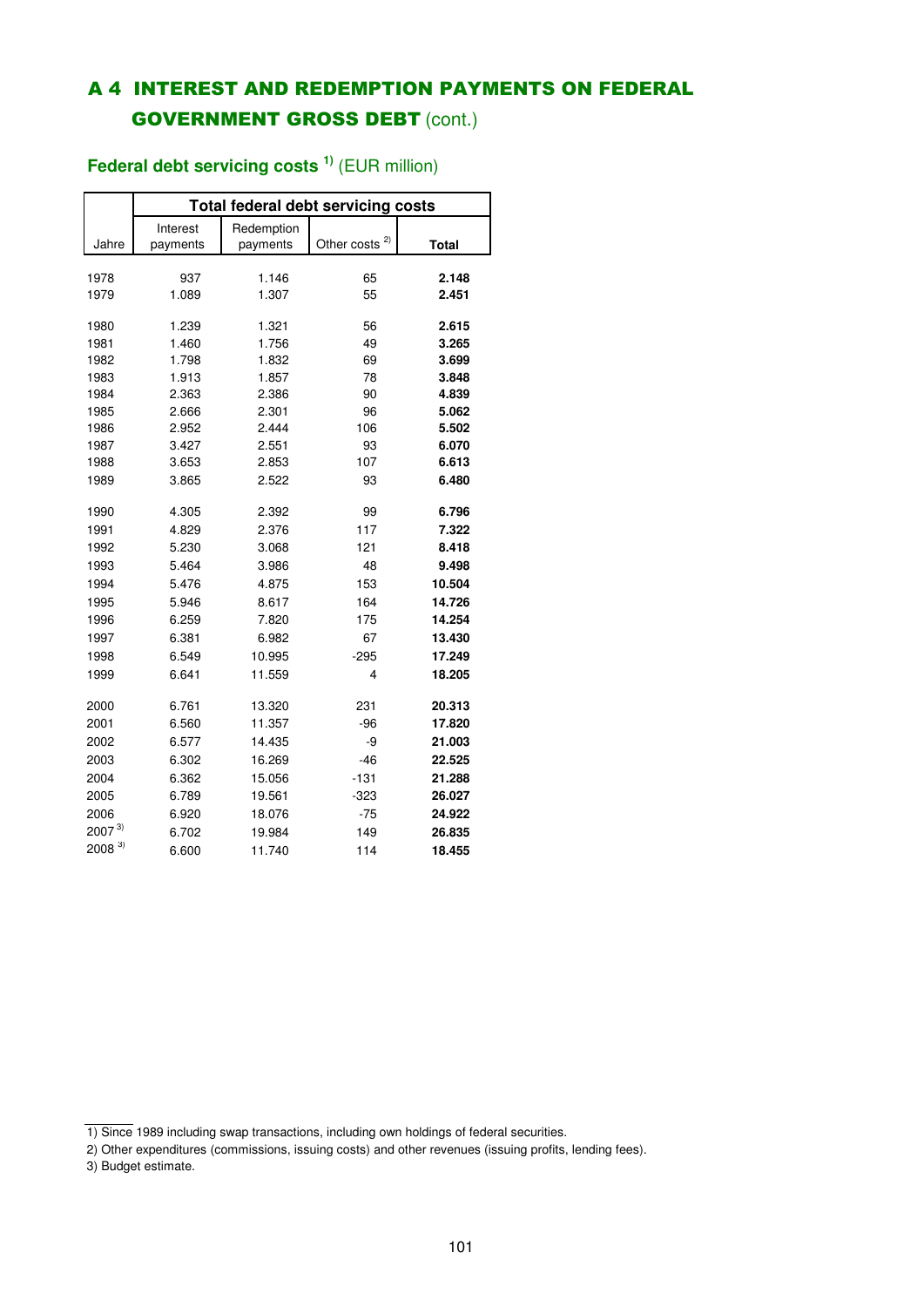### **Structure of the federal government debt 1)** (EUR million)

|            | Euro debt $^{2)}$ |                       |                   |         |           |                          |       |                |        |           |
|------------|-------------------|-----------------------|-------------------|---------|-----------|--------------------------|-------|----------------|--------|-----------|
|            |                   | Securitized Euro debt |                   |         |           | Nonsecuritized Euro debt |       |                |        |           |
|            |                   |                       |                   |         | Insurance |                          |       | Central        |        |           |
|            | <b>Bonds</b>      | Federal               | Treasury<br>bills | Total   | company   | Bank loans               | Other | Bank<br>debt   | Total  | Euro debt |
| Years      |                   | obligations           |                   |         | loans     |                          | loans |                |        | total     |
| 1970       | 1.219             | 24                    | 600               | 1.843   | 111       | 43                       | 75    | 369            | 597    | 2.441     |
| 1971       | 1.266             | 19                    | 737               | 2.022   | 130       | 62                       | 85    | 224            | 501    | 2.523     |
| 1972       | 1.350             | 159                   | 785               | 2.293   | 159       | 83                       | 108   | 231            | 581    | 2.875     |
| 1973       | 1.432             | 226                   | 1.168             | 2.826   | 172       | 73                       | 105   | 257            | 607    | 3.432     |
| 1974       | 1.388             | 221                   | 1.231             | 2.840   | 171       | 63                       | 106   | 298            | 638    | 3.478     |
| 1975       | 1.826             | 750                   | 1.653             | 4.230   | 155       | 197                      | 90    | 292            | 734    | 4.964     |
| 1976       | 2.376             | 1.764                 | 1.811             | 5.951   | 298       | 581                      | 72    | 279            | 1.231  | 7.182     |
| 1977       | 2.858             | 2.422                 | 1.696             | 6.977   | 404       | 800                      | 67    | 267            | 1.537  | 8.514     |
| 1978       | 3.470             | 3.053                 | 1.756             | 8.279   | 473       | 1.044                    | 61    | 255            | 1.833  | 10.112    |
| 1979       | 4.198             | 3.671                 | 1.818             | 9.686   | 628       | 1.558                    | 54    | 228            | 2.468  | 12.154    |
|            |                   |                       |                   |         |           |                          |       |                |        |           |
| 1980       | 5.100             | 3.823                 | 2.252             | 11.175  | 682       | 1.596                    | 53    | 196            | 2.527  | 13.702    |
| 1981       | 5.379             | 3.921                 | 2.336             | 11.636  | 742       | 1.990                    | 71    | 149            | 2.951  | 14.586    |
| 1982       | 5.967             | 4.207                 | 3.028             | 13.202  | 788       | 2.732                    | 65    | 162            | 3.748  | 16.950    |
| 1983       | 7.073             | 5.079                 | 3.425             | 15.577  | 1.196     | 4.103                    | 56    | 187            | 5.542  | 21.119    |
| 1984       | 7.555             | 5.250                 | 3.574             | 16.380  | 1.721     | 7.137                    | 53    | 205            | 9.116  | 25.496    |
| 1985       | 8.316             | 5.609                 | 3.655             | 17.580  | 2.228     | 9.566                    | 44    | 152            | 11.990 | 29.570    |
| 1986       | 9.096             | 6.869                 | 3.886             | 19.850  | 2.924     | 12.885                   | 28    | 87             | 15.924 | 35.774    |
| 1987       | 10.024            | 8.479                 | 4.437             | 22.940  | 3.416     | 15.208                   | 21    | 42             | 18.686 | 41.626    |
| 1988       | 11.010            | 9.237                 | 5.175             | 25.422  | 3.765     | 15.526                   | 14    | 30             | 19.335 | 44.757    |
| 1989       | 13.353            | 8.746                 | 6.633             | 28.732  | 4.219     | 16.019                   | 9     | 27             | 20.274 | 49.006    |
|            |                   |                       |                   |         |           |                          |       |                |        |           |
| 1990       | 15.530            | 8.364                 | 8.406             | 32.300  | 4.503     | 15.938                   | 6     | 32             | 20.479 | 52.779    |
| 1991       | 19.408            | 7.773                 | 8.903             | 36.085  | 5.160     | 16.076                   | 5     | 33             | 21.275 | 57.360    |
| 1992       | 23.035            | 7.141                 | 7.835             | 38.010  | 5.828     | 15.701                   | 5     | 37             | 21.571 | 59.581    |
| 1993       | 28.718            | 6.222                 | 8.801             | 43.742  | 6.057     | 15.212                   | 5     | 37             | 21.310 | 65.052    |
| 1994       | 34.274            | 5.428                 | 8.820             | 48.522  | 7.055     | 14.397                   | 88    | 43             | 21.583 | 70.104    |
| 1995       | 39.788            | 4.885                 | 7.870             | 52.543  | 9.065     | 14.788                   | 4     | $\frac{1}{2}$  | 23.857 | 76.400    |
| 1996       | 43.951            | 4.182                 | 7.934             | 56.066  | 10.514    | 13.417                   | 3     | ÷,             | 23.935 | 80.001    |
| 1997       | 50.588            | 2.478                 | 9.126             | 62.192  | 10.358    | 12.547                   | 3     | $\blacksquare$ | 22.908 | 85.100    |
| 1998       | 55.935            | 1.602                 | 5.943             | 63.480  | 9.883     | 10.324                   | 47    | ٠              | 20.254 | 83.734    |
| $1998^{3}$ | 68.120            | 1.482                 | 7.631             | 77.233  | 9.883     | 10.776                   | 47    | -              | 20.706 | 97.939    |
| 1999       | 75.095            | 1.294                 | 5.988             | 82.377  | 9.382     | 9.196                    | 241   | ٠              | 18.819 | 101.196   |
| 2000       | 79.796            | 856                   | 5.241             | 85.892  | 8.928     | 9.161                    | 2     | -              | 18.092 | 103.984   |
| 2001       | 85.532            | 1.461                 | 1.585             | 88.578  | 8.302     | 8.339                    | 2     | -              | 16.642 | 105.220   |
| 2002       | 90.470            | 951                   | 681               | 92.103  | 7.586     | 7.458                    | 1.101 | ۰              | 16.146 | 108.248   |
| 2003       | 96.744            | 835                   | 608               | 98.187  | 6.863     | 6.802                    | 1.127 | ۰              | 14.792 | 112.979   |
| 2004       | 104.647           | 1.718                 | 692               | 107.057 | 6.065     | 8.541                    | 776   | ۰              | 15.382 | 122.439   |
| 2005       | 108.813           | 3.336                 | 264               | 112.412 | 4.919     | 11.938                   | 426   |                | 17.282 | 129.694   |
| 2006       | 115.711           | 5.441                 | 256               | 121.407 | 3.134     | 12.357                   | 48    | -              | 15.539 | 136.946   |

<sup>1)</sup> Since 1989 including swap transactions, since 1993 excluding own holdings of federal securities, since 1998 excluding public entities-debt.

<sup>2)</sup> Euro debt; Schilling debt until the end of 1998.

<sup>3)</sup> Retrograde calculation.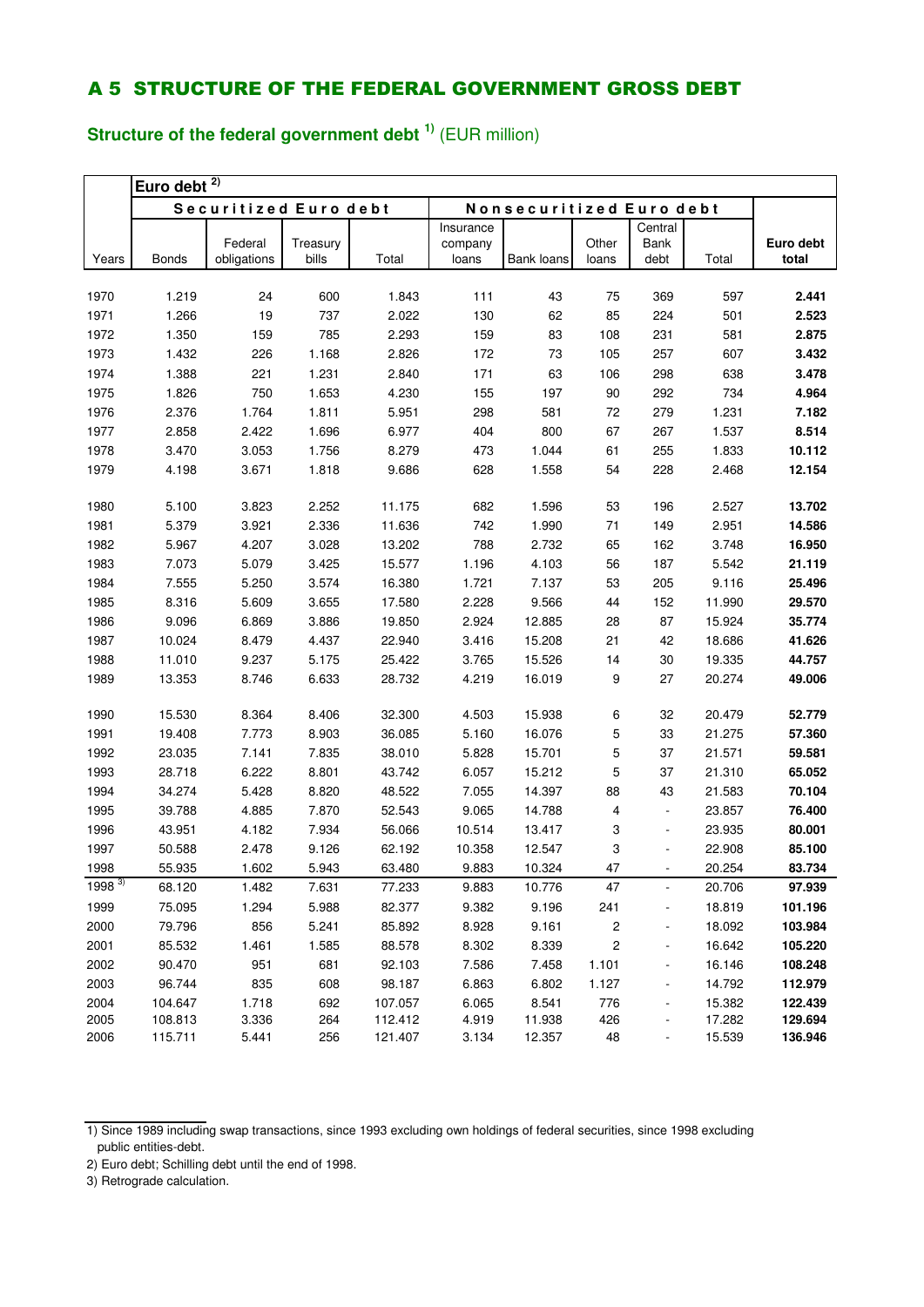### **Structure of the federal government debt 1)** (EUR million)

|            |              | Foreign currency debt <sup>2)</sup> |        |       |               | <b>Total debt</b> |        |              |             |          |
|------------|--------------|-------------------------------------|--------|-------|---------------|-------------------|--------|--------------|-------------|----------|
|            |              | Securitized FC debt                 |        |       |               |                   |        | Own holdings |             |          |
|            |              | Private                             |        |       |               | <b>Debt</b>       |        |              |             | Debt un- |
|            |              | place-                              |        |       |               | adjusted          |        | in FC        | Own hol-    | adjusted |
| Years      | <b>Bonds</b> | ments                               | Total  | Loans | FC debt total | total             | in EUR |              | dings total | total    |
| 1970       | 246          | 284                                 | 530    | 450   | 980           | 3.421             |        |              |             |          |
| 1971       | 259          | 316                                 | 575    | 306   | 882           | 3.405             |        |              |             |          |
| 1972       | 244          | 265                                 | 509    | 240   | 749           | 3.623             |        |              |             |          |
| 1973       | 217          | 242                                 | 460    | 196   | 655           | 4.088             |        |              |             |          |
| 1974       | 204          | 268                                 | 472    | 512   | 984           | 4.462             |        |              |             |          |
| 1975       | 399          | 793                                 | 1.191  | 1.139 | 2.330         | 7.294             |        |              |             |          |
| 1976       | 467          | 826                                 | 1.293  | 1.247 | 2.540         | 9.722             |        |              |             |          |
| 1977       | 707          | 1.186                               | 1.893  | 1.554 | 3.447         | 11.961            |        |              |             |          |
| 1978       | 810          | 1.448                               | 2.258  | 2.105 | 4.362         | 14.474            |        |              |             |          |
| 1979       | 822          | 1.612                               | 2.434  | 2.192 | 4.626         | 16.780            |        |              |             |          |
|            |              |                                     |        |       |               |                   |        |              |             |          |
| 1980       | 1.024        | 1.758                               | 2.781  | 2.498 | 5.279         | 18.981            |        |              |             |          |
| 1981       | 1.230        | 2.098                               | 3.328  | 3.545 | 6.872         | 21.459            |        |              |             |          |
| 1982       | 1.336        | 2.464                               | 3.800  | 4.074 | 7.874         | 24.824            |        |              |             |          |
| 1983       | 1.739        | 2.778                               | 4.516  | 4.611 | 9.127         | 30.246            |        |              |             |          |
| 1984       | 2.064        | 2.430                               | 4.494  | 4.151 | 8.645         | 34.141            |        |              |             |          |
| 1985       | 2.809        | 2.253                               | 5.061  | 3.566 | 8.628         | 38.198            |        |              |             |          |
| 1986       | 4.446        | 1.552                               | 5.997  | 3.058 | 9.055         | 44.830            |        |              |             |          |
| 1987       | 5.424        | 1.332                               | 6.755  | 2.310 | 9.065         | 50.691            |        |              |             |          |
| 1988       | 7.143        | 1.093                               | 8.237  | 1.269 | 9.506         | 54.263            |        |              |             |          |
| 1989       | 7.723        | 770                                 | 8.493  | 652   | 9.145         | 58.150            |        |              |             |          |
|            |              |                                     |        |       |               |                   |        |              |             |          |
| 1990       | 8.595        | 685                                 | 9.279  | 558   | 9.837         | 62.616            |        |              |             |          |
| 1991       | 9.200        | 998                                 | 10.198 | 591   | 10.789        | 68.149            |        |              |             |          |
| 1992       | 10.679       | 878                                 | 11.558 | 952   | 12.510        | 72.091            |        |              |             |          |
| 1993       | 13.810       | 910                                 | 14.719 | 750   | 15.469        | 80.521            | 77     | 0            | 77          | 80.598   |
| 1994       | 16.126       | 750                                 | 16.876 | 2.087 | 18.963        | 89.068            | 202    | 0            | 202         | 89.269   |
| 1995       | 18.308       | 861                                 | 19.170 | 1.986 | 21.156        | 97.556            | 178    | 401          | 579         | 98.134   |
| 1996       | 18.955       | 916                                 | 19.871 | 1.642 | 21.512        | 101.514           | 1.440  | 33           | 1.473       | 102.987  |
| 1997       | 19.816       | 833                                 | 20.650 | 1.510 | 22.160        | 107.260           | 1.436  | 0            | 1.436       | 108.696  |
| 1998       | 24.169       | 2.264                               | 26.433 | 1.436 | 27.869        | 111.603           | 1.986  | 718          | 2.704       | 114.307  |
| $1998^{3}$ | 11.983       | 696                                 | 12.679 | 984   | 13.664        | 111.603           | 2.674  | 30           | 2.704       | 114.307  |
| 1999       | 14.722       | 800                                 | 15.523 | 1.256 | 16.778        | 117.974           | 4.822  | 40           | 4.862       | 122.836  |
| 2000       | 14.717       | 892                                 | 15.609 | 1.113 | 16.722        | 120.705           | 6.239  | 38           | 6.277       | 126.983  |
| 2001       | 14.356       | 805                                 | 15.161 | 1.032 | 16.193        | 121.413           | 7.451  | 35           | 7.486       | 128.898  |
| 2002       | 13.976       | 773                                 | 14.748 | 957   | 15.705        | 123.953           | 8.200  | 33           | 8.233       | 132.187  |
| 2003       | 12.414       | 715                                 | 13.129 | 770   | 13.899        | 126.878           | 9.043  | 30           | 9.073       | 135.951  |
| 2004       | 11.908       | 703                                 | 12.611 | 501   | 13.112        | 135.550           | 9.309  | 29           | 9.338       | 144.889  |
| 2005       | 10.572       | 703                                 | 11.275 | 360   | 11.635        | 141.329           | 9.976  | 0            | 9.976       | 151.305  |
| 2006       | 7.678        | 385                                 | 8.064  | 255   | 8.319         | 145.265           | 10.020 | 0            | 10.020      | 155.285  |

3) Retrograde calculation.

<sup>1)</sup> Since 1989 including swap transactions, since 1993 excluding own holdings of federal securities, since 1998 excluding public entities-debt.

<sup>2)</sup> Foreign currency debt converted to Euro at mid-market exchange rates at year-end.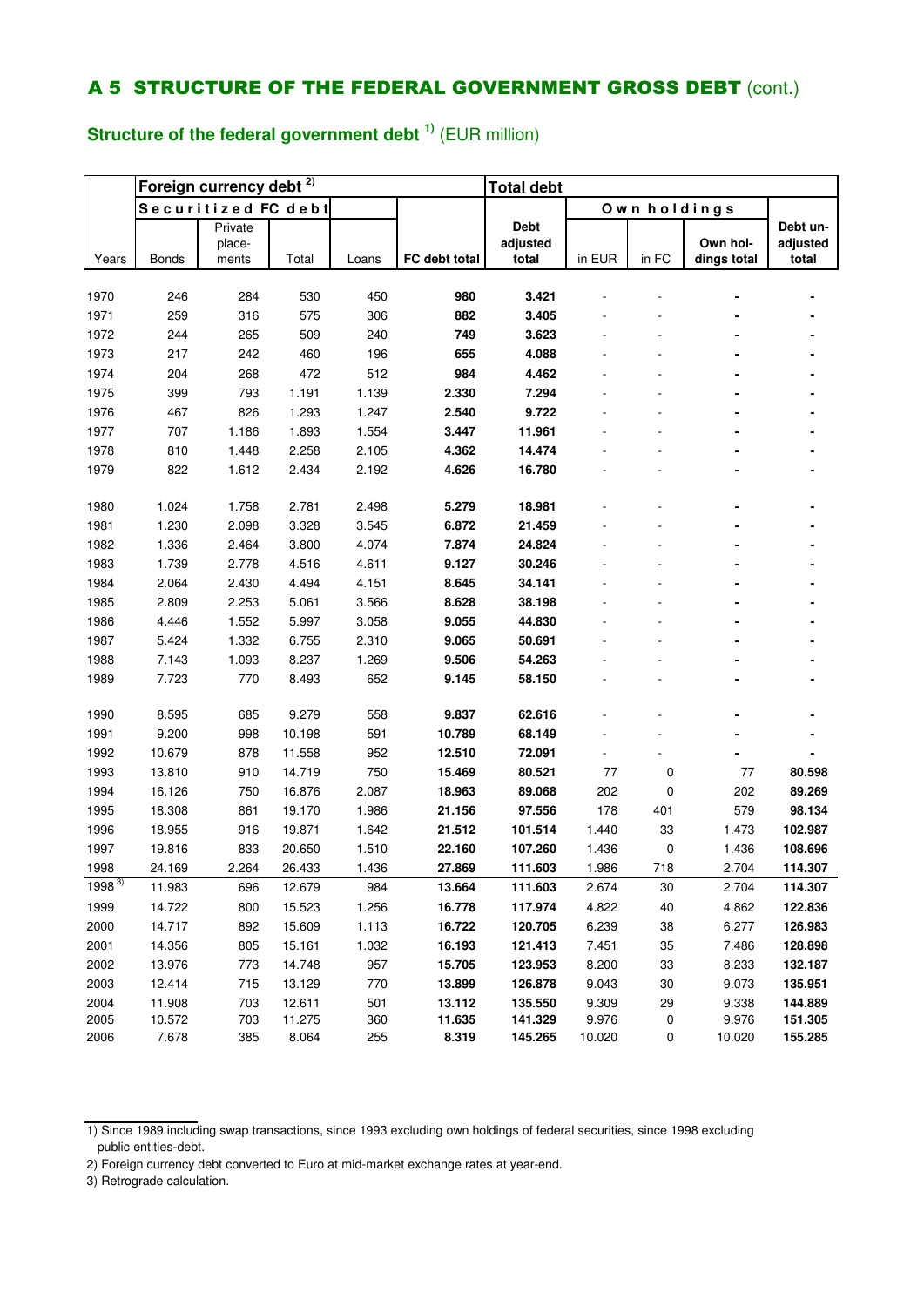**Euro debt 2)** Years Bonds Federal obligations **Treasury** bills Total **Insurance** company loans **Bank loans Other** loans **Central** Bank debt Total **Euro debt total** 35,6 0,7 17,5 53,9 3,2 1,3 2,2 10,8 17,5 **71,3** 37,2 0,6 21,6 59,4 3,8 1,8 2,5 6,6 14,7 **74,1** 37,3 4,4 21,7 63,3 4,4 2,3 3,0 6,4 16,0 **79,3** 35,0 5,5 28,6 69,1 4,2 1,8 2,6 6,3 14,8 **84,0** 31,1 4,9 27,6 63,6 3,8 1,4 2,4 6,7 14,3 **77,9** 25,0 10,3 22,7 58,0 2,1 2,7 1,2 4,0 10,1 **68,1** 24,4 18,1 18,6 61,2 3,1 6,0 0,7 2,9 12,7 **73,9** 23,9 20,3 14,2 58,3 3,4 6,7 0,6 2,2 12,9 **71,2** 24,0 21,1 12,1 57,2 3,3 7,2 0,4 1,8 12,7 **69,9** 25,0 21,9 10,8 57,7 3,7 9,3 0,3 1,4 14,7 **72,4** 26,9 20,1 11,9 58,9 3,6 8,4 0,3 1,0 13,3 **72,2** 25,1 18,3 10,9 54,2 3,5 9,3 0,3 0,7 13,8 **68,0** 24,0 16,9 12,2 53,2 3,2 11,0 0,3 0,7 15,1 **68,3** 23,4 16,8 11,3 51,5 4,0 13,6 0,2 0,6 18,3 **69,8** 22,1 15,4 10,5 48,0 5,0 20,9 0,2 0,6 26,7 **74,7** 21,8 14,7 9,6 46,0 5,8 25,0 0,1 0,4 31,4 **77,4** 20,3 15,3 8,7 44,3 6,5 28,7 0,1 0,2 35,5 **79,8** 19,8 16,7 8,8 45,3 6,7 30,0 0,0 0,1 36,9 **82,1** 20,3 17,0 9,5 46,8 6,9 28,6 0,0 0,1 35,6 **82,5** 23,0 15,0 11,4 49,4 7,3 27,5 0,0 0,0 34,9 **84,3** 24,8 13,4 13,4 51,6 7,2 25,5 0,0 0,1 32,7 **84,3** 28,5 11,4 13,1 52,9 7,6 23,6 0,0 0,0 31,2 **84,2** 32,0 9,9 10,9 52,7 8,1 21,8 0,0 0,1 29,9 **82,6** 35,7 7,7 10,9 54,3 7,5 18,9 0,0 0,0 26,5 **80,8** 38,5 6,1 9,9 54,5 7,9 16,2 0,1 0,0 24,2 **78,7** 40,8 5,0 8,1 53,9 9,3 15,2 0,0 - 24,5 **78,3** 43,3 4,1 7,8 55,2 10,4 13,2 0,0 - 23,6 **78,8** 47,2 2,3 8,5 58,0 9,7 11,7 0,0 - 21,4 **79,3** 50,1 1,4 5,3 56,9 8,9 9,3 0,0 - 18,1 **75,0** 3) 61,0 1,3 6,8 69,2 8,9 9,7 0,0 - 18,6 **87,8** 63,7 1,1 5,1 69,8 8,0 7,8 0,2 - 16,0 **85,8** 66,1 0,7 4,3 71,2 7,4 7,6 0,0 - 15,0 **86,1** 70,4 1,2 1,3 73,0 6,8 6,9 0,0 - 13,7 **86,7** 73,0 0,8 0,5 74,3 6,1 6,0 0,9 - 13,0 **87,3** 76,2 0,7 0,5 77,4 5,4 5,4 0,9 - 11,7 **89,0** 77,2 1,3 0,5 79,0 4,5 6,3 0,6 - 11,3 **90,3** 77,0 2,4 0,2 79,5 3,5 8,4 0,3 - 12,2 **91,8** 79,7 3,7 0,2 83,6 2,2 8,5 0,0 - 10,7 **94,3** Securitized Euro debt | Nonsecuritized Euro debt

**Federal government debt-instruments** (in % of total federal debt<sup>1)</sup>)

<sup>1)</sup> Since 1989 including swap transactions, since 1993 excluding own holdings of federal securities, since 1998 excluding public entities-debt.

<sup>2)</sup> Euro debt; Schilling debt until the end of 1998.

<sup>3)</sup> Retrograde calculation.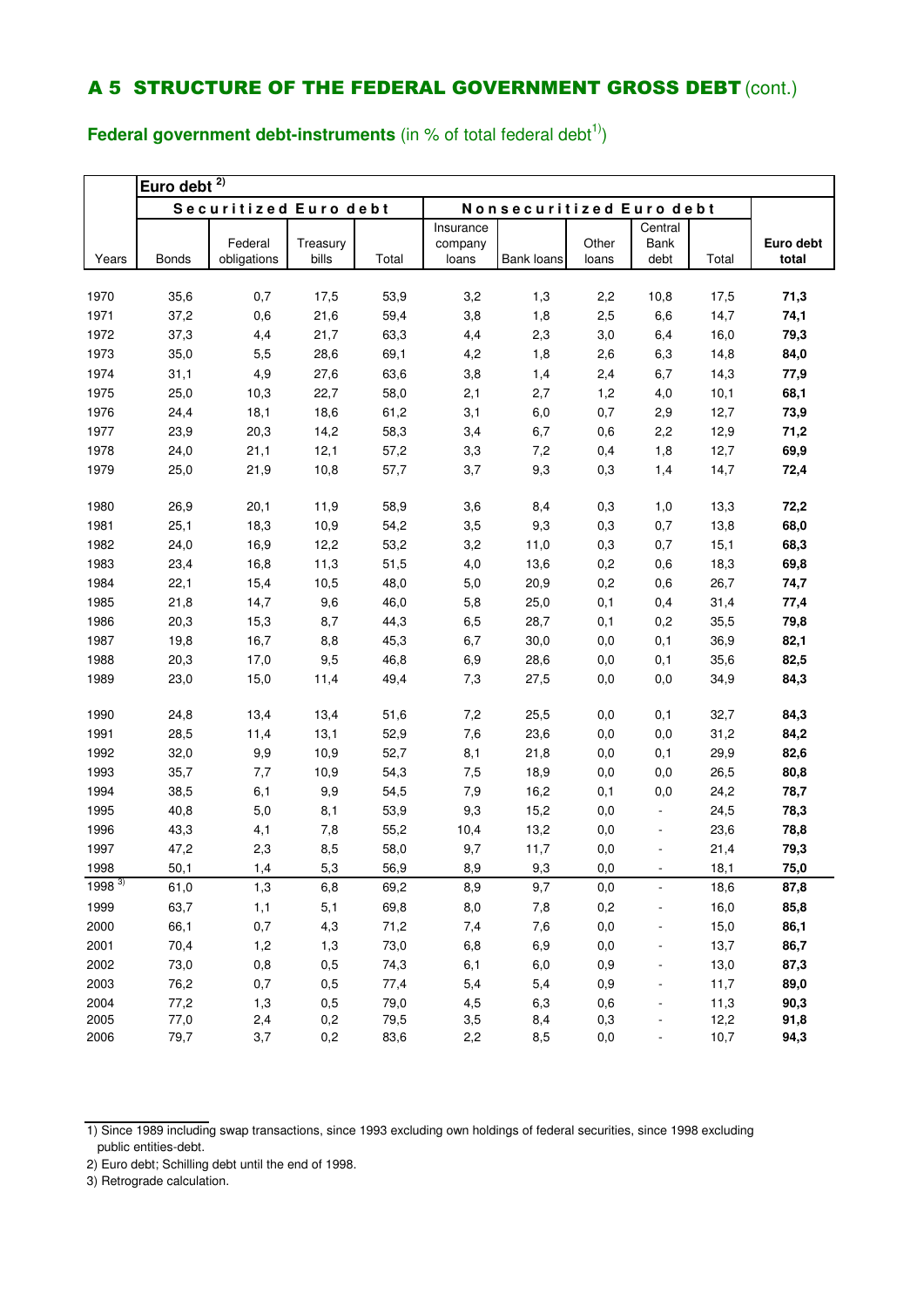**Federal government debt-instruments** (in % of total federal debt<sup>1)</sup>)

|              | Foreign currency debt <sup>2)</sup> |                       |            |            |               |                |
|--------------|-------------------------------------|-----------------------|------------|------------|---------------|----------------|
|              |                                     | Securitized FC debt   |            |            |               |                |
|              |                                     |                       |            |            |               |                |
| Years        | <b>Bonds</b>                        | Private<br>placements | Total      | Loans      | FC debt total | Debt total     |
|              |                                     |                       |            |            |               |                |
| 1970         | 7,2                                 | 8,3                   | 15,5       | 13,2       | 28,7          | 100,0          |
| 1971         | 7,6                                 | 9,3                   | 16,9       | 9,0        | 25,9          | 100,0          |
| 1972         | 6,7                                 | 7,3                   | 14,1       | 6,6        | 20,7          | 100,0          |
| 1973         | 5,3                                 | 5,9                   | 11,2       | 4,8        | 16,0          | 100,0          |
| 1974         | 4,6                                 | 6,0                   | 10,6       | 11,5       | 22,1          | 100,0          |
| 1975         | 5,5                                 | 10,9                  | 16,3       | 15,6       | 31,9          | 100,0          |
| 1976         | 4,8                                 | 8,5                   | 13,3       | 12,8       | 26,1          | 100,0          |
| 1977         | 5,9                                 | 9,9                   | 15,8       | 13,0       | 28,8          | 100,0          |
| 1978         | 5,6                                 | 10,0                  | 15,6       | 14,5       | 30,1          | 100,0          |
| 1979         | 4,9                                 | 9,6                   | 14,5       | 13,1       | 27,6          | 100,0          |
|              |                                     |                       |            |            |               |                |
| 1980         | 5,4                                 | 9,3                   | 14,7       | 13,2       | 27,8          | 100,0          |
| 1981         | 5,7                                 | 9,8                   | 15,5       | 16,5       | 32,0          | 100,0          |
| 1982         | 5,4                                 | 9,9                   | 15,3       | 16,4       | 31,7          | 100,0          |
| 1983         | 5,7                                 | 9,2                   | 14,9       | 15,2       | 30,2          | 100,0          |
| 1984         | 6,0                                 | 7,1                   | 13,2       | 12,2       | 25,3          | 100,0          |
| 1985         | 7,4                                 | 5,9                   | 13,3       | 9,3        | 22,6          | 100,0          |
| 1986         | 9,9                                 | 3,5                   | 13,4       | 6,8        | 20,2          | 100,0          |
| 1987         | 10,7                                | 2,6                   | 13,3       | 4,6        | 17,9          | 100,0          |
| 1988         | 13,2                                | 2,0                   | 15,2       | 2,3        | 17,5          | 100,0          |
| 1989         | 13,3                                | 1,3                   | 14,6       | 1,1        | 15,7          | 100,0          |
|              |                                     |                       |            |            |               |                |
| 1990         | 13,7                                | 1,1                   | 14,8       | 0,9        | 15,7          | 100,0          |
| 1991         | 13,5                                | 1,5                   | 15,0       | 0,9        | 15,8          | 100,0          |
| 1992         | 14,8                                | 1,2                   | 16,0       | 1,3        | 17,4          | 100,0          |
| 1993         | 17,2                                | 1,1                   | 18,3       | 0,9        | 19,2          | 100,0          |
| 1994         | 18,1                                | 0,8                   | 18,9       | 2,3        | 21,3          | 100,0          |
| 1995         | 18,8                                | 0,9                   | 19,7       | 2,0        | 21,7          | 100,0          |
| 1996         | 18,7                                | 0,9                   | 19,6       | 1,6        | 21,2          | 100,0          |
| 1997         | 18,5                                | 0,8                   | 19,3       | 1,4        | 20,7          | 100,0          |
| 1998         | 21,7                                | 2,0                   | 23,7       | 1,3        | 25,0          | 100,0          |
| $1998^{3}$   | 10,7                                | 0,6                   | 11,4       | 0,9        | 12,2          | 100,0          |
| 1999         | 12,5                                | 0,7                   | 13,2       | 1,1        | 14,2          | 100,0          |
| 2000         | 12,2                                | 0,7                   | 12,9       | 0,9        | 13,9          | 100,0          |
| 2001         | 11,8                                | 0,7                   | 12,5       | 0,8        | 13,3          | 100,0          |
| 2002         | 11,3                                | 0,6                   | 11,9       | 0,8        | 12,7          | 100,0          |
| 2003         | 9,8                                 | 0,6                   | 10,3       | 0,6        | 11,0          | 100,0          |
| 2004         | 8,8                                 | 0,5                   | 9,3        | 0,4        | 9,7           | 100,0          |
| 2005<br>2006 | 7,5<br>5,3                          | 0,5<br>0,3            | 8,0<br>5,6 | 0,3<br>0,2 | 8,2<br>5,7    | 100,0<br>100,0 |
|              |                                     |                       |            |            |               |                |

<sup>1)</sup> Since 1989 including swap transactions, since 1993 excluding own holdings of federal securities, since 1998 excluding public entities-debt.

<sup>2)</sup> Foreign currency debt converted to Euro at mid-market exchange rates at year-end.

<sup>3)</sup> Retrograde calculation.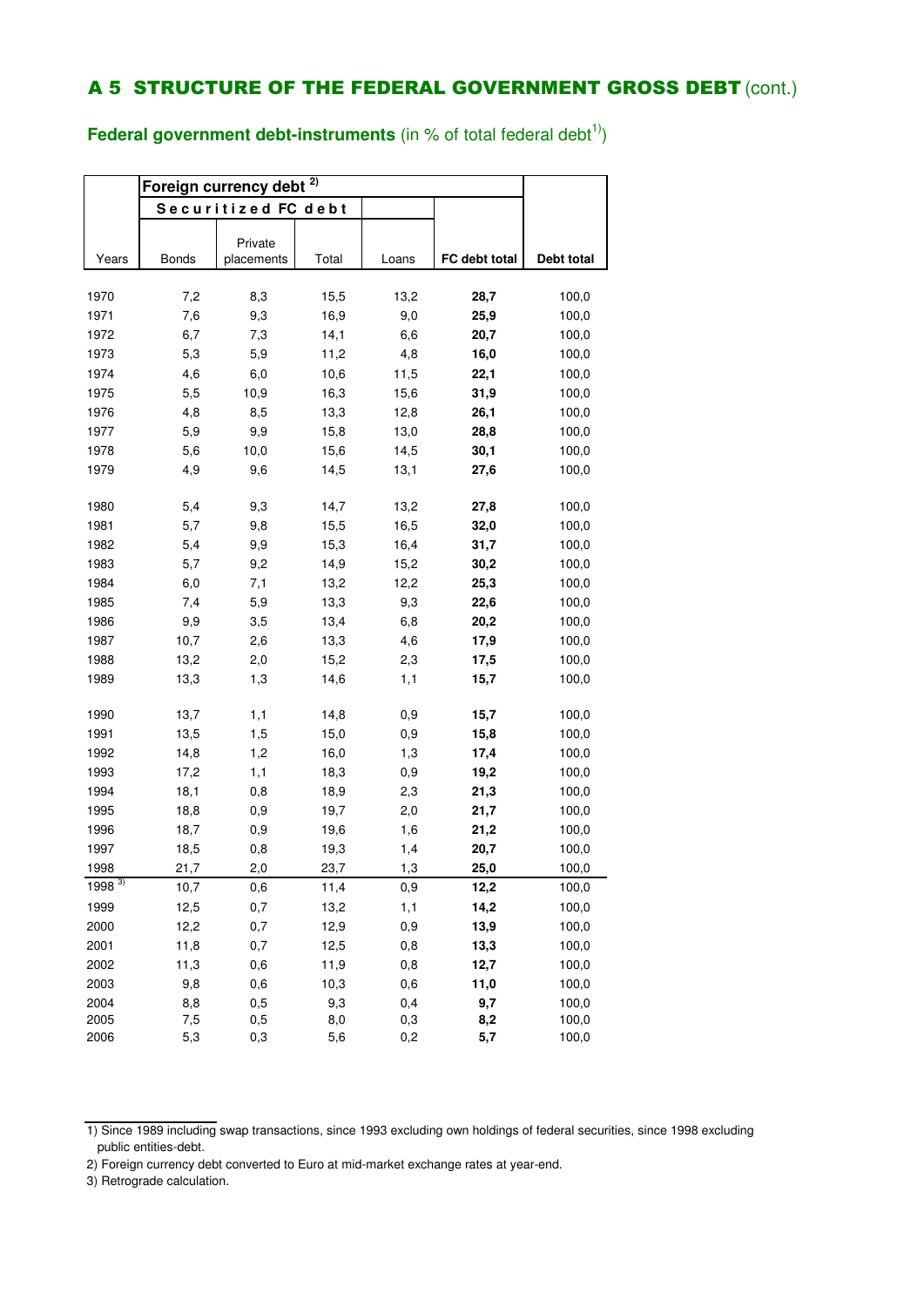|             | Euro debt    | 2)                     |                   |       |                               |            |                          |                          |       |                 |
|-------------|--------------|------------------------|-------------------|-------|-------------------------------|------------|--------------------------|--------------------------|-------|-----------------|
|             |              | Securitized Euro debt  |                   |       |                               |            | Nonsecuritized Euro debt |                          |       |                 |
| Years       | <b>Bonds</b> | Federal<br>obligations | Treasury<br>bills | Total | Insurance<br>company<br>loans | Bank loans | Other loans              | Central<br>Bank<br>debt  | Total | Euro debt total |
| 1988        | 6,8          | 6,4                    | 6,7               | 6,7   | 9,1                           | 11,7       | 8,8                      | 0,5                      | 11,1  | 8,6             |
| 1989        | 7,2          | 5,2                    | 6,4               | 6,6   | 9,4                           | 10,9       | 5,9                      | 0,5                      | 10,6  | 8,2             |
| 1990        | 6,7          | 5,0                    | 6,2               | 6,1   | 9,1                           | 10,5       | 8,2                      | 0,5                      | 10,2  | 7,7             |
| 1991        | 6,3          | 4,4                    | 5,0               | 5,6   | 8,4                           | 9,8        | 8,7                      | 0,3                      | 9,5   | 7,0             |
| 1992        | 6,0          | 3,8                    | 5,3               | 5,4   | 7,8                           | 9,1        | 8,2                      | 0,2                      | 8,8   | 6,6             |
| 1993        | 5,6          | 3,2                    | 4,9               | 5,1   | 7,4                           | 7,7        | 7,7                      | 0,3                      | 7,6   | 5,9             |
| 1994        | 5,3          | 2,8                    | 4,0               | 4,8   | 7,3                           | 7,9        | 0,4                      | 0,3                      | 7,6   | 5,7             |
| 1995        | 5,2          | 2,9                    | 4,7               | 4,9   | 8,0                           | 7,2        | 6,9                      |                          | 7,5   | 5,7             |
| 1996        | 4,9          | 2,7                    | 6,0               | 4,9   | 7,8                           | 6,9        | 6,4                      | $\overline{a}$           | 7,3   | 5,6             |
| 1997        | 5,0          | 3,1                    | 4,9               | 4,9   | 7,1                           | 6,1        | 5,9                      |                          | 6,6   | 5,4             |
| 1998        | 5,1          | 4,9                    | 4,1               | 5,0   | 6,4                           | 6,6        | 0,4                      | $\overline{\phantom{a}}$ | 6,5   | 5,4             |
| $1998^{37}$ | 5,7          | 6,9                    | 4,1               | 5,6   | 6,4                           | 7,3        | 0,4                      | $\overline{\phantom{a}}$ | 6,9   | 5,9             |
| 1999        | 6,1          | 5,0                    | 5,0               | 6,0   | 5,8                           | 7,2        | 0,2                      |                          | 6,4   | 6,1             |
| 2000        | 6,1          | 4,6                    | 3,1               | 6,0   | 5,1                           | 6,5        | 4,5                      | ٠                        | 5,8   | 5,9             |
| 2001        | 5,8          | 5,4                    | 2,1               | 5,8   | 4,4                           | 5,8        | 4,1                      | ä,                       | 5,1   | 5,7             |
| 2002        | 5,7          | 6,9                    | 12,4              | 5,8   | 3,7                           | 5,8        | 0,8                      |                          | 4,5   | 5,6             |
| 2003        | 6,5          | 8,8                    | 7,0               | 6,5   | 3,2                           | 5,4        | 1,2                      |                          | 4,1   | 6,2             |
| 2004        | 6,8          | 7,5                    | 5,8               | 6,8   | 2,6                           | 7,9        | 1,1                      | $\overline{\phantom{a}}$ | 5,5   | 6,7             |
| 2005        | 7,3          | 10,0                   | 12,5              | 7,4   | 2,3                           | 15,5       | 0,8                      |                          | 11,4  | 7,9             |
| 2006        | 7,6          | 6,1                    | 25,5              | 7,6   | 2,5                           | 17,9       | 0,6                      |                          | 14,7  | 8,4             |

### **Remaining maturity of the federal government debt 1)** (years)

### **Average nominal interest rates of the federal government debt 1)** (%)

|            | Euro debt $^{2)}$ |                        |                   |       |                               |            |                          |                                |       |                 |
|------------|-------------------|------------------------|-------------------|-------|-------------------------------|------------|--------------------------|--------------------------------|-------|-----------------|
|            |                   | Securitized Euro debt  |                   |       |                               |            | Nonsecuritized Euro debt |                                |       |                 |
| Years      | <b>Bonds</b>      | Federal<br>obligations | Treasury<br>bills | Total | Insurance<br>company<br>loans | Bank loans | Other loans              | Central<br><b>Bank</b><br>debt | Total | Euro debt total |
| 1988       | 7,7               | 7,5                    | 5,5               | 7,2   | 7,6                           | 7,4        | 1,8                      | 2,2                            | 7,5   | 7,3             |
| 1989       | 7,5               | 7,4                    | 6,8               | 7,3   | 7,6                           | 7,7        | 1,2                      | 2,0                            | 7,7   | 7,5             |
| 1990       | 7,6               | 7,3                    | 7,8               | 7,6   | 8,1                           | 8,6        | 0,1                      | 2,0                            | 8,5   | 7,9             |
| 1991       | 7,8               | 7,3                    | 8,0               | 7,7   | 8,5                           | 8,7        | 0,1                      | 2,0                            | 8,6   | 8,1             |
| 1992       | 7,8               | 7,2                    | 7,1               | 7,5   | 8,5                           | 8,6        | 0,1                      | 2,0                            | 8,5   | 7,9             |
| 1993       | 7,4               | 7,1                    | 5,4               | 7,0   | 8,3                           | 7,7        | 0,1                      | 2,0                            | 7,9   | 7,3             |
| 1994       | 7,2               | 6,9                    | 4,8               | 6,8   | 7,6                           | 7,3        | 4,7                      | 2,0                            | 7,3   | 6,9             |
| 1995       | 7,1               | 6,9                    | 4,7               | 6,7   | 7,6                           | 7,1        | 0,0                      |                                | 7,3   | 6,9             |
| 1996       | 6,8               | 6,9                    | 3,7               | 6,4   | 7,2                           | 6,7        | 0,1                      |                                | 6,9   | 6,5             |
| 1997       | 6,5               | 6,9                    | 3,9               | 6,2   | 6,9                           | 6,3        | 0,1                      |                                | 6,6   | 6,3             |
| 1998       | 6,2               | 6,8                    | 3,7               | 6,0   | 6,8                           | 6,0        | 2,8                      |                                | 6,4   | 6,1             |
| $1998^{3}$ | 6,1               | 4,8                    | 3,7               | 5,8   | 6,8                           | 6,0        | 2,8                      | $\overline{\phantom{a}}$       | 6,4   | 5,9             |
| 1999       | 5,6               | 6,8                    | 3,6               | 5,5   | 6,7                           | 6,1        | 2,6                      |                                | 6,4   | 5,6             |
| 2000       | 5,5               | 7,0                    | 4,8               | 5,5   | 6,7                           | 6,3        | 0,1                      |                                | 6,5   | 5,7             |
| 2001       | 5,3               | 6,2                    | 3,7               | 5,3   | 6,6                           | 6,2        | 0,1                      |                                | 6,4   | 5,5             |
| 2002       | 5,2               | 6,2                    | 2,5               | 5,2   | 6,6                           | 5,9        | 2,9                      |                                | 6,1   | 5,3             |
| 2003       | 4,9               | 6,4                    | 2,2               | 4,9   | 6,6                           | 5,8        | 2,2                      |                                | 5,9   | 5,1             |
| 2004       | 4,9               | 4,8                    | 2,5               | 4,8   | 6,7                           | 5,5        | 2,2                      |                                | 5,8   | 5,0             |
| 2005       | 4,7               | 4,1                    | 2,2               | 4,7   | 6,7                           | 4,7        | 2,5                      |                                | 5,2   | 4,8             |
| 2006       | 4,6               | 3,2                    | 3,2               | 4,5   | 6,7                           | 4,5        | 3,4                      |                                | 4,9   | 4,5             |

1) Since 1989 including swap transactions, since 1993 excluding own holdings of federal securities, since 1998 excluding public entities-debt.

2) Euro debt; Schilling debt until the end of 1998.

3) Retrograde calculation.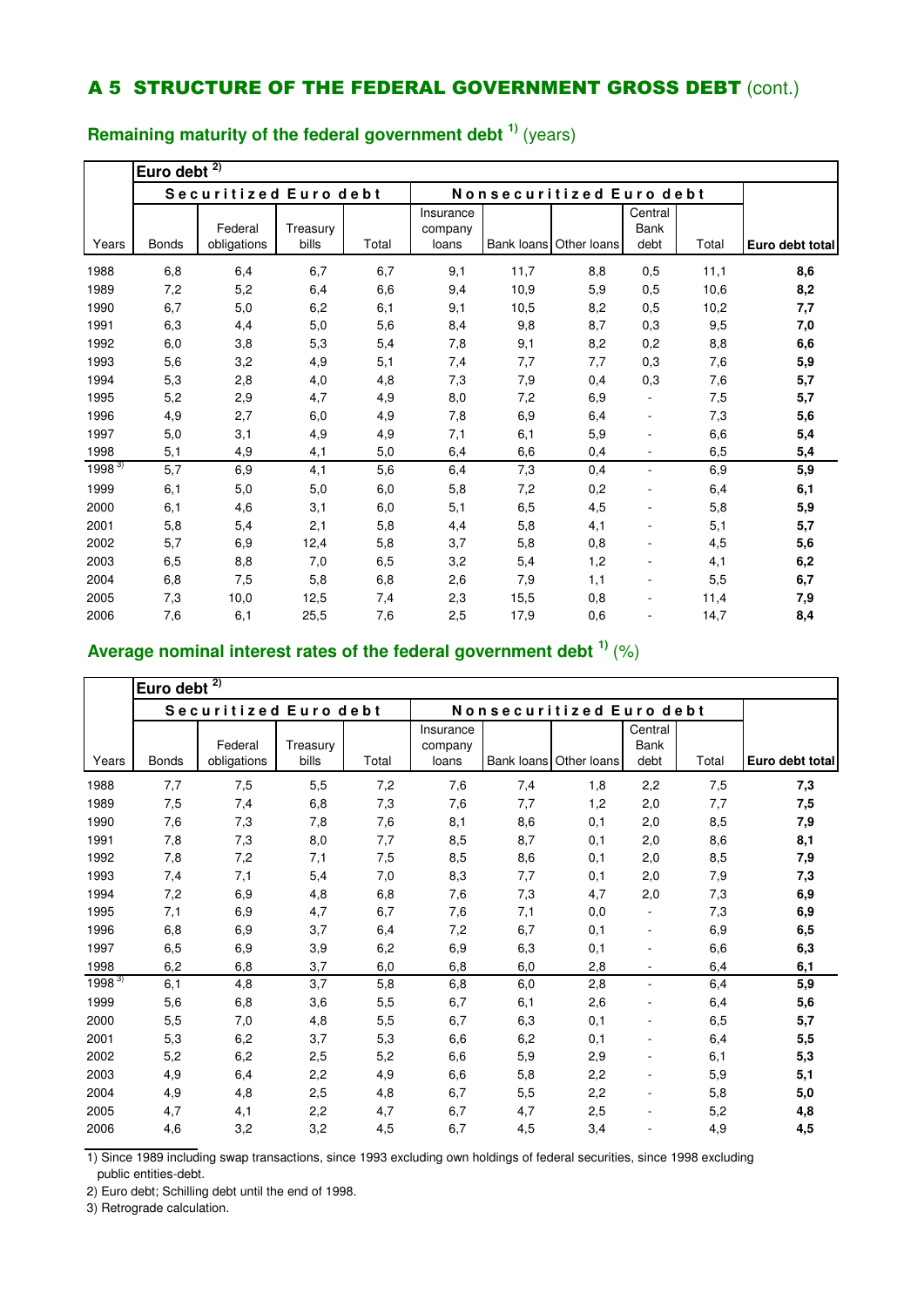|            | Foreign currency debt |                       |       |       |               |            |
|------------|-----------------------|-----------------------|-------|-------|---------------|------------|
|            |                       | Securitized FC debt   |       |       |               |            |
| Years      | <b>Bonds</b>          | Private<br>placements | Total | Loans | FC debt total | Debt total |
| 1988       | 8,3                   | 4,7                   | 7,8   | 8,8   | 8,0           | 8,5        |
| 1989       | 7,8                   | 5,1                   | 7,6   | 11,9  | 7,9           | 8,2        |
| 1990       | 7,8                   | 4,8                   | 7,6   | 12,2  | 7,9           | 7,7        |
| 1991       | 7,1                   | 6,6                   | 7,0   | 11,3  | 7,3           | 7,1        |
| 1992       | 7,1                   | 6,3                   | 7,0   | 7,0   | 7,0           | 6,7        |
| 1993       | 7,0                   | 5,4                   | 6,9   | 11,3  | 7,2           | 6,2        |
| 1994       | 8,7                   | 5,5                   | 8,5   | 7,9   | 8,5           | 6,2        |
| 1995       | 7,6                   | 6,4                   | 7,6   | 12,8  | 8,1           | 6,2        |
| 1996       | 7,3                   | 8,0                   | 7,3   | 14,5  | 7,9           | 6,1        |
| 1997       | 7,2                   | 8,2                   | 7,3   | 13,8  | 7,7           | 5,9        |
| 1998       | 6,6                   | 8,8                   | 6,8   | 13,0  | 7,1           | 5,8        |
| $1998^{3}$ | 4,7                   | 8,9                   | 4,9   | 7,5   | 5,1           | 5,8        |
| 1999       | 4,4                   | 8,4                   | 4,6   | 6,7   | 4,8           | 5,9        |
| 2000       | 4,4                   | 8,1                   | 4,6   | 5,9   | 4,7           | 5,8        |
| 2001       | 4,5                   | 7,5                   | 4,7   | 4,9   | 4,7           | 5,5        |
| 2002       | 4,5                   | 6,4                   | 4,6   | 3,9   | 4,5           | 5,5        |
| 2003       | 4,2                   | 5,4                   | 4,3   | 2,7   | 4,2           | 5,9        |
| 2004       | 4,1                   | 4,3                   | 4,1   | 2,7   | 4,0           | 6,4        |
| 2005       | 3,6                   | 3,3                   | 3,5   | 2,7   | 3,5           | 7,6        |
| 2006       | 3,6                   | 4,2                   | 3,6   | 2,3   | 3,5           | 8,1        |

### **Remaining maturity of the federal government debt 1)** (years)

### **Average nominal interest rates of the federal government debt 1)** (%)

|            |              | Foreign currency debt | 2)    |       |               |            |
|------------|--------------|-----------------------|-------|-------|---------------|------------|
|            |              | Securitized FC debt   |       |       |               |            |
| Years      | <b>Bonds</b> | Private<br>placements | Total | Loans | FC debt total | Debt total |
| 1988       | 5,7          | 6,0                   | 5,8   | 5,4   | 5,7           | 7,0        |
| 1989       | 6,2          | 5,7                   | 6,2   | 5,9   | 6,2           | 7,3        |
| 1990       | 6,5          | 5,4                   | 6,5   | 6,0   | 6,5           | 7,7        |
| 1991       | 6,5          | 6,2                   | 6,5   | 6,2   | 6,5           | 7,8        |
| 1992       | 6,6          | 6,1                   | 6,5   | 6,9   | 6,6           | 7,7        |
| 1993       | 5,6          | 4,7                   | 5,6   | 5,4   | 5,5           | 6,9        |
| 1994       | 5,2          | 5,1                   | 5,2   | 3,8   | 5,0           | 6,5        |
| 1995       | 5,1          | 3,9                   | 5,1   | 4,3   | 5,0           | 6,5        |
| 1996       | 5,2          | 3,8                   | 5,1   | 4,6   | 5,1           | 6,2        |
| 1997       | 5,2          | 3,6                   | 5,1   | 4,5   | 5,1           | 6,0        |
| 1998       | 4,9          | 3,0                   | 4,7   | 4,4   | 4,7           | 5,7        |
| $1998^{3}$ | 4,4          | 3,0                   | 4,4   | 3,5   | 4,3           | 5,7        |
| 1999       | 4,3          | 3,1                   | 4,2   | 3,3   | 4,2           | 5,4        |
| 2000       | 4,0          | 3,0                   | 3,9   | 3,3   | 3,9           | 5,4        |
| 2001       | 3,6          | 2,6                   | 3,5   | 3,2   | 3,5           | 5,2        |
| 2002       | 3,3          | 1,9                   | 3,2   | 3,2   | 3,2           | 5,0        |
| 2003       | 2,9          | 1,6                   | 2,8   | 2,8   | 2,8           | 4,8        |
| 2004       | 2,8          | 2,6                   | 2,8   | 4,4   | 2,8           | 4,8        |
| 2005       | 2,6          | 2,8                   | 2,6   | 4,2   | 2,6           | 4,6        |
| 2006       | 2,5          | 2,5                   | 2,5   | 4,3   | 2,6           | 4,4        |

1) Since 1989 including swap transactions, since 1993 excluding own holdings of federal securities, since 1998 excluding public entities-debt.

2) Foreign currency debt converted to Euro at mid-market exchange rates at year-end.

3) Retrograde calculation.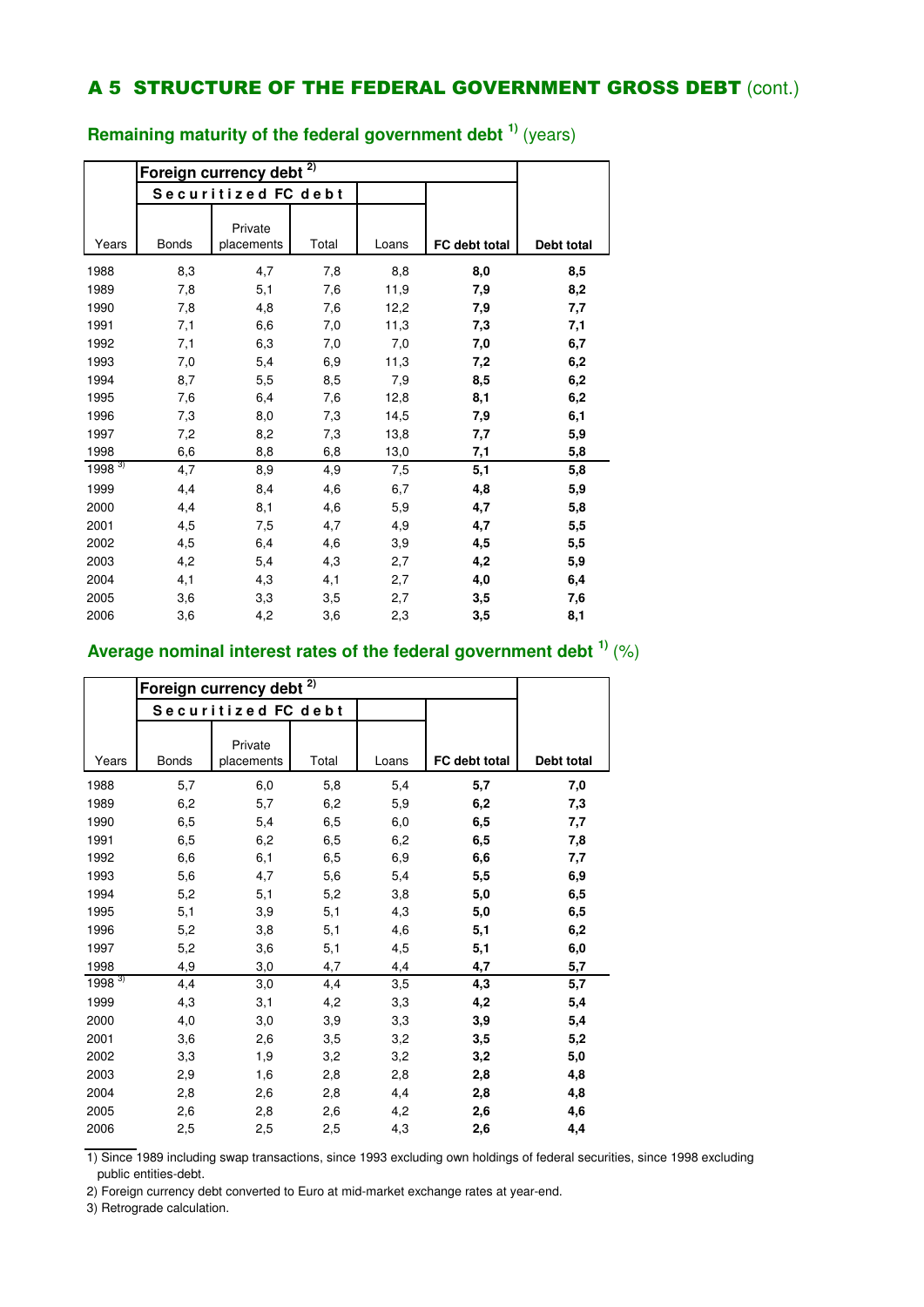### A 6 FEDERAL FOREIGN CURRENCY DEBT

### **Amount outstanding and ratios of the foreign currency debt by currency 1)** (in EUR million)

|            | <b>USD</b>              |                | <b>DEM</b> |       | CHF    |       |        | <b>NLG</b>     |        | <b>JPY</b> | $F$ R $F$ |       | <b>XEU</b> |       | <b>BEF</b> |       |
|------------|-------------------------|----------------|------------|-------|--------|-------|--------|----------------|--------|------------|-----------|-------|------------|-------|------------|-------|
|            | in EUR                  |                | in EUR     |       | in EUR |       | in EUR |                | in EUR |            | in EUR    |       | in EUR     |       | <b>EUR</b> |       |
| Years      | m.                      | ratio          | m.         | ratio | m.     | ratio | m.     | ratio          | m.     | ratio      | m.        | ratio | m.         | ratio | m.         | ratio |
| 1980       | 267                     | 5,1            | 2.136      | 40,5  | 2.435  | 46,1  | 327    | 6,2            | 89     | 1,7        |           |       |            |       | 24         | 0,5   |
| 1981       | 301                     | 4,4            | 2.048      | 29,8  | 3.872  | 56,3  | 315    | 4,6            | 314    | 4,6        |           |       |            |       | 23         | 0,3   |
| 1982       | 189                     | 2,4            | 2.579      | 32,8  | 4.477  | 56,9  | 304    | 3,9            | 325    | 4,1        |           |       |            |       |            |       |
| 1983       | 208                     | 2,3            | 2.831      | 31,0  | 5.069  | 55,5  | 520    | 5,7            | 499    | 5,5        |           |       |            |       |            |       |
| 1984       | 144                     | 1,7            | 2.800      | 32,4  | 4.465  | 51,6  | 707    | 8,2            | 529    | 6,1        |           |       |            |       |            |       |
| 1985       | 104                     | 1,2            | 3.218      | 37,3  | 3.815  | 44,2  | 760    | 8,8            | 730    | 8,5        |           |       |            |       |            |       |
| 1986       | 76                      | 0,8            | 3.546      | 39,2  | 3.420  | 37,8  | 874    | 9,7            | 1.139  | 12,6       |           |       |            |       |            |       |
| 1987       | 56                      | 0,6            | 3.174      | 35,0  | 3.749  | 41,4  | 600    | 6,6            | 1.486  | 16,4       |           |       |            |       |            |       |
| 1988       | 38                      | 0,4            | 3.479      | 36,6  | 3.282  | 34,5  | 491    | 5,2            | 2.215  | 23,3       |           |       |            |       |            |       |
| 1989       | 34                      | 0,4            | 3.690      | 40,3  | 2.851  | 31,2  | 478    | 5,2            | 2.093  | 22,9       |           |       |            |       |            |       |
| 1990       | 8                       | 0,1            | 3.440      | 35,0  | 3.503  | 35,6  | 479    | 4,9            | 2.407  | 24,5       |           |       |            |       |            |       |
| 1991       | 84                      | 0,8            | 3.039      | 28,2  | 4.237  | 39,3  | 479    | 4,4            | 2.950  | 27,3       |           |       |            |       |            |       |
| 1992       | 6                       | 0,0            | 3.653      | 29,2  | 5.048  | 40,3  | 341    | 2,7            | 3.461  | 27,7       |           |       |            |       |            |       |
| 1993       | 6                       | 0,0            | 3.879      | 25,1  | 5.484  | 35,5  | 798    | 5,2            | 5.302  | 34,3       |           |       |            |       |            |       |
| 1994       | 4                       | 0,0            | 5.066      | 26,7  | 6.749  | 35,6  | 903    | 4,8            | 6.242  | 32,9       |           |       |            |       |            |       |
| 1995       | $\overline{\mathbf{c}}$ | 0,0            | 5.921      | 27,5  | 7.947  | 36,9  | 822    | 3,8            | 6.866  | 31,8       |           |       |            |       |            |       |
| 1996       | $\overline{\mathbf{c}}$ | 0,0            | 6.378      | 29,6  | 7.352  | 34,1  | 1.503  | 7,0            | 6.311  | 29,3       |           |       |            |       |            |       |
| 1997       | 0                       | 0,0            | 6.163      | 27,8  | 6.741  | 30,4  | 1.952  | 8,8            | 6.538  | 29,5       | 765       | 3,5   |            |       |            |       |
| 1998       | ÷,                      | $\blacksquare$ | 8.496      | 29,7  | 7.210  | 25,2  | 2.520  | 8,8            | 6.483  | 22,7       | 1.219     | 4,3   | 2.658      | 9,3   |            |       |
| $1998^{2}$ |                         |                |            | ÷,    | 7.210  | 52,8  |        | $\blacksquare$ | 6.453  | 47,2       |           |       |            |       |            |       |
| 1999       |                         |                |            |       | 7.479  | 44,6  |        | $\overline{a}$ | 9.299  | 55,4       |           |       |            |       |            |       |
| 2000       |                         |                |            |       | 7.836  | 46,9  |        | $\overline{a}$ | 8.886  | 53,1       |           |       |            |       |            |       |
| 2001       |                         |                |            |       | 8.049  | 49,7  |        | Ĭ.             | 8.144  | 50,3       |           |       |            |       |            |       |
| 2002       |                         |                |            |       | 8.602  | 54,8  |        | ÷              | 7.103  | 45,2       |           |       |            |       |            |       |
| 2003       |                         |                |            |       | 8.341  | 60,0  |        | $\overline{a}$ | 5.558  | 40,0       |           |       |            |       |            |       |
| 2004       |                         |                |            |       | 7.800  | 59,5  |        | ÷              | 5.312  | 40,5       |           |       |            |       |            |       |
| 2005       |                         |                |            |       | 7.196  | 61,8  |        |                | 4.439  | 38,2       |           |       |            |       |            |       |
| 2006       |                         |                |            |       | 4.737  | 56,9  |        |                | 3.581  | 43,1       |           |       |            |       |            |       |

<sup>1)</sup> Foreign currency debt; excluding own holdings of federal securities, since 1982 including cross-currency-swaps.

<sup>2)</sup> Retrograde calculation.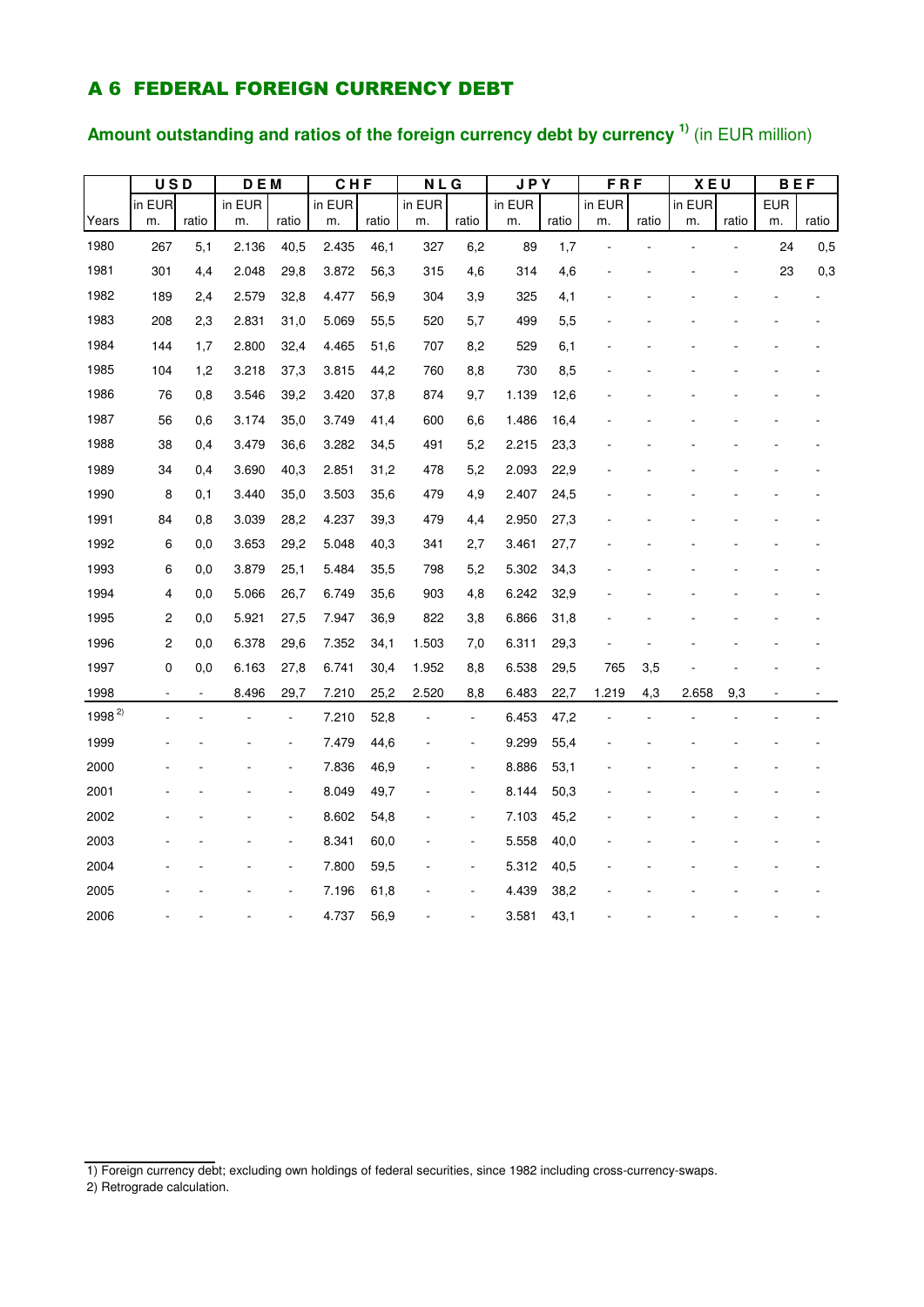### **A 6 FEDERAL FOREIGN CURRENCY DEBT** (cont.)

### **Level and development of the foreign currency debt (pre-swaps) by currency 1)**

(in million foreign currency)

|            | Level at the          |                 |                  |              |          | Level at the    |
|------------|-----------------------|-----------------|------------------|--------------|----------|-----------------|
| 1997       | beginning of the year | cash-in $^{2)}$ | cash-out $^{2)}$ | net change   |          | end of the year |
|            | in FC m.              | in FC m.        | in FC m.         | in FC m.     | in $%$   | in FC m.        |
| <b>USD</b> | 4.229,0               | 110,2           | 751,6            | $-641,4$     | $-15,2$  | 3.587,6         |
| <b>DEM</b> | 13.920,7              | 425,0           | 500,0            | $-75.0$      | $-0,5$   | 13.845,7        |
| <b>CHF</b> | 3.899,8               | 0,0             | 450,0            | $-450,0$     | $-11,5$  | 3.449,8         |
| <b>NLG</b> | 3.950,0               | 1.000,0         | 200,0            | 800,0        | 20,3     | 4.750,0         |
| <b>JPY</b> | 723.900,0             | 0,0             | 24.900,0         | $-24.900.0$  | $-3,4$   | 699.000,0       |
| <b>XEU</b> | 400,0                 | 0,0             | 0,0              | 0,0          | 0,0      | 400,0           |
| <b>GBP</b> | 335,0                 | 0,0             | 0,0              | 0,0          | 0,0      | 335,0           |
| CAD        | 550,0                 | 0,0             | 0,0              | 0,0          | 0,0      | 550,0           |
| ITL        | 860.000,0             | 0,0             | 400.000,0        | $-400.000.0$ | $-46.5$  | 460.000,0       |
| <b>FRF</b> | 1.649,4               | 5.000,0         | 0,0              | 5.000,0      | 303,1    | 6.649,4         |
| <b>ESP</b> | 15.000,0              | 0,0             | 15.000,0         | $-15.000.0$  | $-100.0$ | 0,0             |
| <b>LUF</b> | 6.500,0               | 0,0             | 0,0              | 0,0          | 0,0      | 6.500,0         |
| <b>CZK</b> | 0,0                   | 3.000,0         | 0,0              | 3.000,0      | . .      | 3.000,0         |
| ZAR        | 0,0                   | 150,0           | 0,0              | 150,0        |          | 150,0           |
| <b>PLN</b> | 0,0                   | 100,0           | 0,0              | 100,0        |          | 100,0           |

|            | Level at the             |            |                             |              |         | Level at the                  |
|------------|--------------------------|------------|-----------------------------|--------------|---------|-------------------------------|
| 1998       | beginning of the year 3) | $cash-in2$ | $\frac{\text{cash-out}}{2}$ | net change   |         | end of the year <sup>2)</sup> |
|            | in FC m.                 | in FC m.   | in FC m.                    | in FC m.     | in $%$  | in FC m.                      |
| <b>USD</b> | 3.587,6                  | 33,6       | 100,5                       | $-66.9$      | $-1,9$  | 3.520,7                       |
| <b>DEM</b> | 13.845,7                 | 9.050,0    | 4.700,0                     | 4.350,0      | 31,4    | 18.195,7                      |
| <b>CHF</b> | 3.449,8                  | 1.300,0    | 0,0                         | 1.300,0      | 37,7    | 4.749.8                       |
| <b>NLG</b> | 4.750,0                  | 1.500,0    | 250,0                       | 1.250,0      | 26,3    | 6.000,0                       |
| <b>JPY</b> | 699.000,0                | 0,0        | 50.000,0                    | $-50.000,0$  | $-7,2$  | 649.000,0                     |
| <b>XEU</b> | 400.0                    | 2.651,9    | 400,0                       | 2.251,9      | 563,0   | 2.651,9                       |
| <b>GBP</b> | 335,0                    | 250,0      | 0,0                         | 250,0        | 74,6    | 585,0                         |
| CAD        | 550,0                    | 0,0        | 0,0                         | 0,0          | 0,0     | 550,0                         |
| ITL        | 460.000,0                | 0,0        | 200.000,0                   | $-200.000.0$ | $-43.5$ | 260.000,0                     |
| <b>FRF</b> | 6.649,4                  | 3.000,0    | 0,0                         | 3.000,0      | 45,1    | 9.649,4                       |
| LUF        | 6.500,0                  | 0,0        | 0,0                         | 0,0          | 0,0     | 6.500,0                       |
| <b>CZK</b> | 3.000,0                  | 0,0        | 0,0                         | 0,0          | 0,0     | 3.000,0                       |
| <b>ZAR</b> | 150,0                    | 0,0        | 0,0                         | 0,0          | 0,0     | 150,0                         |
| <b>PLN</b> | 100,0                    | 0,0        | 0,0                         | 0,0          | 0,0     | 100,0                         |

|            | Level at the             |                       |             |            |          | Level at the    |
|------------|--------------------------|-----------------------|-------------|------------|----------|-----------------|
| 1999       | beginning of the year 4) | cash-in <sup>5)</sup> | cash-out 5) | net change |          | end of the year |
|            | in FC m.                 | in FC m.              | in FC m.    | in FC m.   | in $%$   | in FC m.        |
| <b>USD</b> | 3.520,8                  | 1.198,6               | 333.6       | 865,0      | 24,6     | 4.385,8         |
| <b>CHF</b> | 4.750,0                  | 500,0                 | 300,0       | 200,0      | 4,2      | 4.950,0         |
| <b>JPY</b> | 649.000,0                | 0,0                   | 0,0         | 0,0        | 0,0      | 649.000,0       |
| <b>GBP</b> | 585,0                    | 0,0                   | 100,0       | $-100.0$   | $-17,1$  | 485,0           |
| CAD        | 550,0                    | 0,0                   | 0,0         | 0,0        | 0,0      | 550,0           |
| <b>CZK</b> | 3.000,0                  | 0,0                   | 1.500,0     | $-1.500,0$ | $-50,0$  | 1.500,0         |
| ZAR        | 150,0                    | 0,0                   | 150,0       | $-150,0$   | $-100.0$ | 0,0             |
| <b>PLN</b> | 100,0                    | 0,0                   | 100,0       | $-100.0$   | $-100.0$ | 0,0             |

<sup>1)</sup> Including own holdings of federal securities.

<sup>2)</sup> Including conversions.

<sup>3)</sup> Excluding public entities debt (including public entities swaps).

<sup>4)</sup> Brake of time series: Non euro-debt excluding public entities debt.

<sup>5)</sup> Including changes in receivables for public entities and conversions.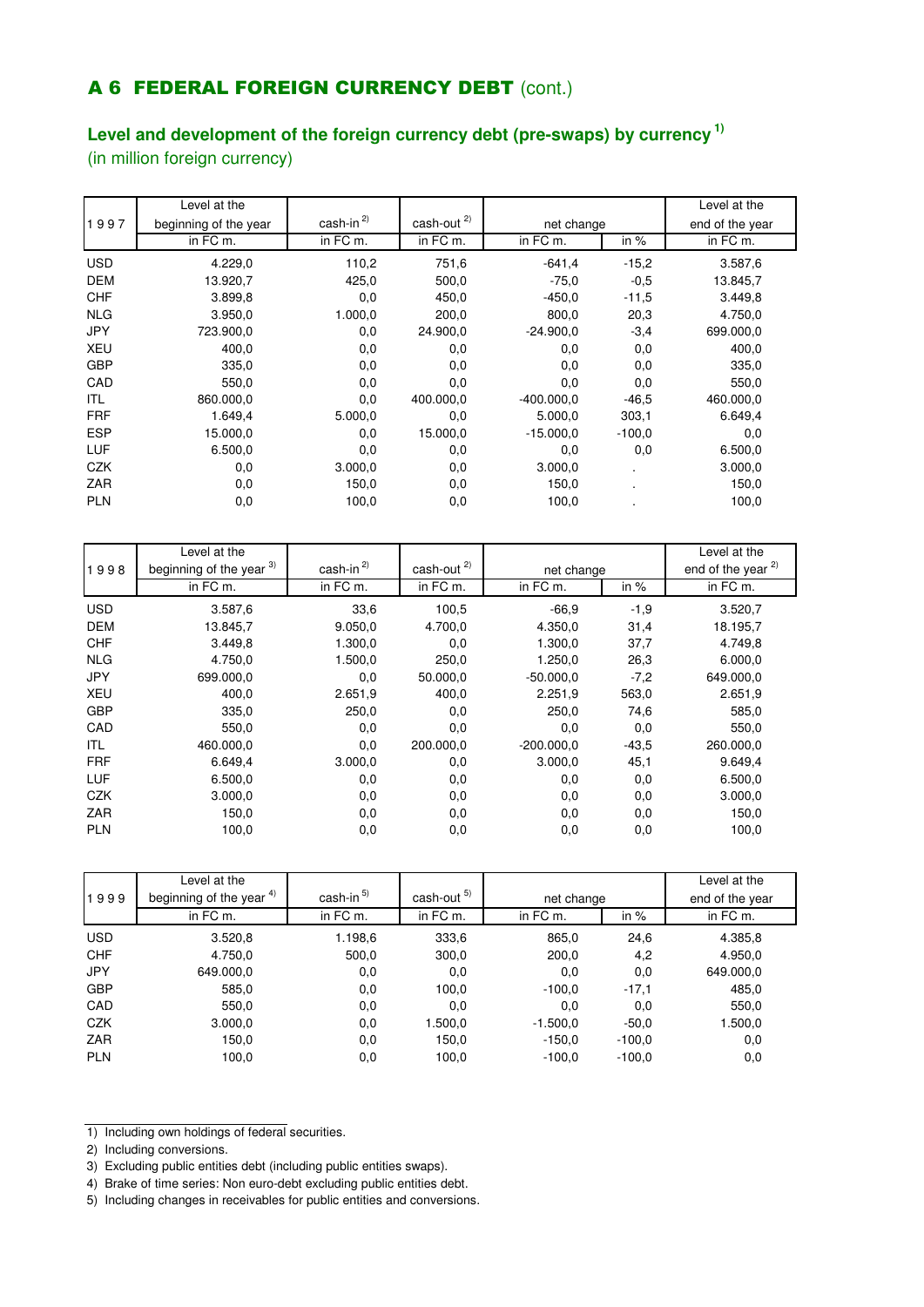### **A 6 FEDERAL FOREIGN CURRENCY DEBT** (cont.)

### **Level and development of the foreign currency debt (pre-swaps) by currency 1)**

(in million foreign currency)

|                          | Level at the                        |                         |                               |                  |          | Level at the     |
|--------------------------|-------------------------------------|-------------------------|-------------------------------|------------------|----------|------------------|
| 2000                     | beginning of the year <sup>2)</sup> | $cash-in$ <sup>3)</sup> | $\textsf{cash-out} \xspace^3$ | net change       |          | end of the year  |
|                          | in FC m.                            | in FC m.                | in FC m.                      | in FC m.         | in %     | in FC m.         |
| <b>USD</b>               | 4.385,8                             | 747,9                   | 1.049,0                       | $-301,1$         | $-6,9$   | 4.084,7          |
| <b>CHF</b>               | 4.950,0                             | 250,0                   | 1.500,0                       | $-1.250,0$       | $-25,3$  | 3.700,0          |
| <b>JPY</b>               | 649.000,0                           | 0,0                     | 40.000,0                      | $-40.000,0$      | $-6,2$   | 609.000,0        |
| <b>GBP</b>               | 485,0                               | 0,0                     | 0,0                           | 0,0              | 0,0      | 485,0            |
| CAD                      | 550,0                               | 0,0                     | 0,0                           | 0,0              | 0,0      | 550,0            |
| CZK                      | 1.500,0                             | 0,0                     | 1.500,0                       | $-1.500,0$       | $-100,0$ | 0,0              |
|                          | Level at the                        |                         |                               |                  |          | Level at the     |
| 2001                     | beginning of the year <sup>2)</sup> | cash-in <sup>3)</sup>   | cash-out <sup>3)</sup>        | net change       |          | end of the year  |
|                          | in FC m.                            | in FC m.                | in FC m.                      | in FC m.         | in $%$   | in FC m.         |
| <b>USD</b>               | 4.084,7                             | 1.750,0                 | 671,1                         | 1.078,9          | 26,4     | 5.163,6          |
| <b>CHF</b>               | 3.700,0                             | 100,0                   | 300,0                         | $-200,0$         | $-5,4$   | 3.500,0          |
| JPY                      | 609.000,0                           | 7.000,0                 | 155.000,0                     | $-148.000,0$     | $-24,3$  | 461.000,0        |
| <b>GBP</b>               | 485,0                               | 0,0                     | 35,0                          | $-35,0$          | $-7,2$   | 450,0            |
| CAD                      | 550,0                               | 0,0                     | 0,0                           | 0,0              | 0,0      | 550,0            |
|                          | Level at the                        |                         |                               |                  |          | Level at the     |
| 2002                     | beginning of the year <sup>2)</sup> | cash-in $3)$            | cash-out <sup>3)</sup>        | net change       |          | end of the year  |
|                          | in FC m.                            | in $FCm$ .              | in FC m.                      | in FC m.         | in $%$   | $in FC$ m.       |
| <b>USD</b>               | 5.163,6                             | 2.377,1                 | 1.350,0                       | 1.027,1          | 19,9     | 6.190,7          |
| <b>CHF</b>               | 3.500,0                             | 1.300,0                 | $_{\rm 0,0}$                  | 1.300,0          | 37,1     | 4.800,0          |
| JPY                      | 461.000,0                           | 18.000,0                | 0,0                           | 18.000,0         | 3,9      | 479.000,0        |
| <b>GBP</b>               | 450,0                               | 14,0                    | 0,0                           | 14,0             | 3,1      | 464,0            |
| CAD                      | 550,0                               | 0,0                     | 250,0                         | $-250,0$         | $-45,5$  | 300,0            |
| ZAR                      | 0,0                                 | 300,0                   | 0,0                           | 300,0            |          | 300,0            |
| <b>NOK</b>               | 0,0                                 | 400,0                   | 0,0                           | 400,0            |          | 400,0            |
|                          | Level at the                        |                         |                               |                  |          | Level at the     |
| 2003                     | beginning of the year <sup>2)</sup> | cash-in <sup>3)</sup>   | cash-out <sup>3)</sup>        | net change       |          | end of the year  |
|                          | in FC m.                            | in FC m.                | in FC m.                      | in FC m.         | in %     | in FC m.         |
| <b>USD</b>               | 6.190,7                             | 4.808,5                 | 966,0                         | 3.842,5          | 62,1     | 10.033,2         |
| <b>CHF</b>               | 4.800,0                             | 0,0                     | 0,0                           | 0,0              | 0,0      | 4.800,0          |
| <b>JPY</b>               | 479.000,0                           | 16.000,0                | 113.700,0                     | $-97.700,0$      | $-20,4$  | 381.300,0        |
| <b>GBP</b>               | 464,0                               | 0,0                     | 14,0                          | $-14,0$          | $-3,0$   | 450,0            |
| CAD                      | 300,0                               | 0,0                     | 300,0                         | $-300,0$         | $-100,0$ | 0,0              |
| ZAR                      | 300,0                               | 0,0                     | 0,0                           | 0,0              | 0,0      | 300,0            |
| <b>NOK</b>               | 400,0                               | 0,0                     | 0,0                           | 0,0              | 0,0      | 400,0            |
| <b>HUF</b>               | 0,0                                 | 13.000,0                | 0,0                           | 13.000,0         |          | 13.000,0         |
|                          | Level at the                        |                         |                               |                  |          | Level at the     |
| 2004                     | beginning of the year <sup>2)</sup> | $cash-in$ <sup>3)</sup> | cash-out <sup>3)</sup>        | net change       |          | end of the year  |
|                          | in FC m.                            | in FC m.                | in FC m.                      | in FC m.         | in %     | in FC m.         |
| <b>USD</b>               | 10.033,2                            | 4.273,1                 | 1.163,5                       | 3.109,6          | 31,0     | 13.142,8         |
| <b>CHF</b>               | 4.800,0                             | 400,0                   | 0,0                           | 400,0            | 8,3      | 5.200,0          |
| JPY                      | 381.300,0                           | 0,0                     | 97.000,0                      | $-97.000,0$      | $-25,4$  | 284.300,0        |
| <b>GBP</b>               | 450,0                               | 100,6                   | 450,0                         | $-349,4$         | $-77,6$  | 100,6            |
| CAD                      | 0,0                                 | 400,0                   | 0,0                           | 400,0            |          | 400,0            |
| <b>AUD</b>               | 0,0                                 | 500,0                   | 0,0                           | 500,0            | $\cdot$  | 500,0            |
| ZAR                      | 300,0                               | 400,0                   | 0,0                           | 400,0            | 133,3    | 700,0            |
| <b>NOK</b>               | 400,0                               | 0,0                     | 0,0                           | 0,0              | 0,0      | 400,0            |
|                          |                                     |                         |                               |                  |          |                  |
|                          |                                     |                         |                               |                  |          |                  |
| <b>HUF</b>               | 13.000,0                            | 21.000,0                | 0,0                           | 21.000,0         | 161,5    | 34.000,0         |
| <b>SKK</b><br><b>BRL</b> | 0,0<br>0,0                          | 500,0<br>1.213,8        | 0,0<br>0,0                    | 500,0<br>1.213,8 |          | 500,0<br>1.213,8 |

1) Including own holdings of federal securities.

2) Non euro-debt excluding public entities debt.

3) Including changes in receivables for public entities and conversions.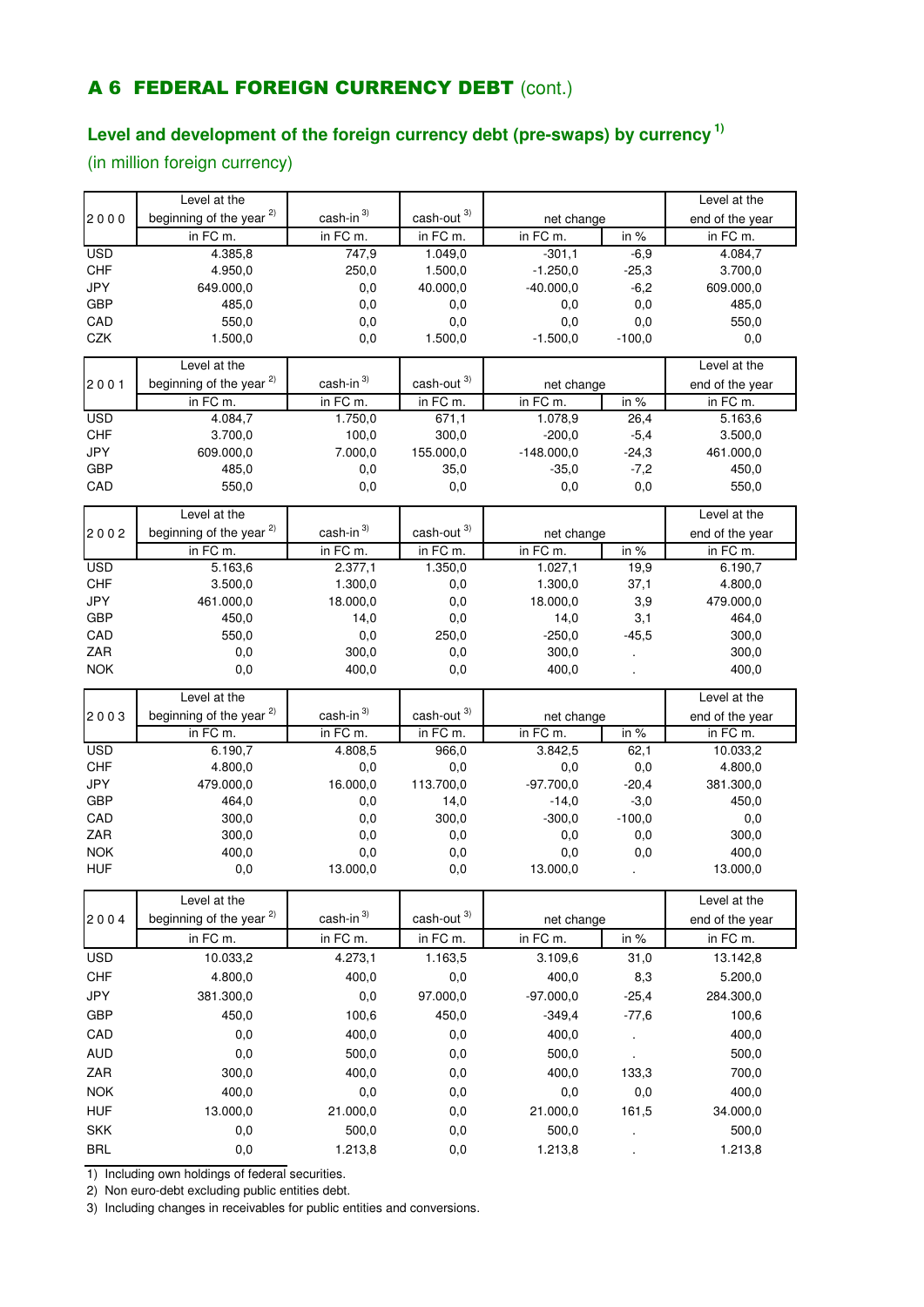### **A 6 FEDERAL FOREIGN CURRENCY DEBT** (cont.)

### **Level and development of the foreign currency debt (pre-swaps) by currency 1)**

(in million foreign currency)

|            | Level at the                        |              |                        |             |         | Level at the    |
|------------|-------------------------------------|--------------|------------------------|-------------|---------|-----------------|
| 2005       | beginning of the year <sup>2)</sup> | cash-in $3)$ | cash-out <sup>3)</sup> | net change  |         | end of the year |
|            | in FC m.                            | in FC m.     | in FC m.               | in FC m.    | in $%$  | in FC m.        |
| <b>USD</b> | 13.142,8                            | 1.915,4      | 1.263,5                | 651,9       | 5,0     | 13.794,7        |
| <b>CHF</b> | 5.200,0                             | 0,0          | 600,0                  | $-600.0$    | $-11,5$ | 4.600,0         |
| <b>JPY</b> | 284.300,0                           | 0,0          | 80.000,0               | $-80.000.0$ | $-28,1$ | 204.300,0       |
| <b>GBP</b> | 100,6                               | 0,0          | 0,0                    | 0,0         | 0,0     | 100,6           |
| CAD        | 400,0                               | 548,4        | 298,4                  | 250,0       | 62,5    | 650,0           |
| <b>AUD</b> | 500,0                               | 100,0        | 0,0                    | 100,0       | 20,0    | 600,0           |
| ZAR        | 700,0                               | 0,0          | 0,0                    | 0,0         | 0,0     | 700,0           |
| <b>NOK</b> | 400,0                               | 0,0          | 0,0                    | 0,0         | 0,0     | 400,0           |
| <b>HUF</b> | 34.000,0                            | 4.000,0      | 0,0                    | 4.000,0     | 11,8    | 38.000,0        |
| <b>SKK</b> | 500,0                               | 0,0          | 0,0                    | 0,0         | 0,0     | 500,0           |
| <b>BRL</b> | 1.213,8                             | 1.012,5      | 416,9                  | 595,6       | 49,1    | 1.809,4         |
| <b>TRY</b> | 0,0                                 | 300,0        | 0,0                    | 300,0       | $\cdot$ | 300,0           |
| <b>ISK</b> | 0,0                                 | 20.000,0     | 0,0                    | 20.000,0    |         | 20.000,0        |
| <b>NZD</b> | 0,0                                 | 250,0        | 0,0                    | 250,0       |         | 250,0           |
| <b>MXN</b> | 0,0                                 | 500,0        | 0,0                    | 500,0       |         | 500,0           |

|            | Level at the                        |                         |                        |             |         | Level at the    |
|------------|-------------------------------------|-------------------------|------------------------|-------------|---------|-----------------|
| 2006       | beginning of the year <sup>2)</sup> | $cash-in$ <sup>3)</sup> | cash-out <sup>3)</sup> | net change  |         | end of the year |
|            | in FC m.                            | in FC m.                | in FC m.               | in FC m.    | in $%$  | in FC m.        |
| <b>USD</b> | 13.794,7                            | 3.577,0                 | 2.890,2                | 686,8       | 5,0     | 14.481,5        |
| <b>CHF</b> | 4.600,0                             | 0,0                     | 2.550,0                | $-2.550,0$  | $-55,4$ | 2.050,0         |
| <b>JPY</b> | 204.300,0                           | 0,0                     | 10.000,0               | $-10.000.0$ | $-4,9$  | 194.300,0       |
| <b>GBP</b> | 100,6                               | 0,0                     | 0,0                    | 0,0         | 0,0     | 100,6           |
| CAD        | 650,0                               | 0,0                     | 0,0                    | 0,0         | 0,0     | 650,0           |
| <b>AUD</b> | 600,0                               | 0,0                     | 0,0                    | 0,0         | 0,0     | 600,0           |
| ZAR        | 700,0                               | 0,0                     | 300,0                  | $-300.0$    | $-42,9$ | 400,0           |
| <b>NOK</b> | 400,0                               | 0,0                     | 0,0                    | 0,0         | 0,0     | 400,0           |
| <b>HUF</b> | 38.000,0                            | 0,0                     | 0,0                    | 0,0         | 0,0     | 38.000,0        |
| <b>SKK</b> | 500,0                               | 0,0                     | 0,0                    | 0,0         | 0,0     | 500,0           |
| <b>BRL</b> | 1.809,4                             | 1.574,8                 | 150,5                  | 1.424,3     | 78,7    | 3.233,7         |
| <b>TRY</b> | 300,0                               | 525,0                   | 150,0                  | 375,0       | 125,0   | 675,0           |
| <b>ISK</b> | 20.000,0                            | 3.000,0                 | 20.000,0               | $-17.000.0$ | $-85,0$ | 3.000,0         |
| <b>NZD</b> | 250,0                               | 70,0                    | 0,0                    | 70,0        | 28,0    | 320,0           |
| <b>MXN</b> | 500,0                               | 0,0                     | 0,0                    | 0,0         | 0,0     | 500,0           |
| <b>RON</b> | 0,0                                 | 100,0                   | 0,0                    | 100,0       |         | 100,0           |

- 1) Including own holdings of federal securities.
- 2) Non euro-debt excluding public entities debt.

<sup>3)</sup> Including changes in receivables for public entities and conversions.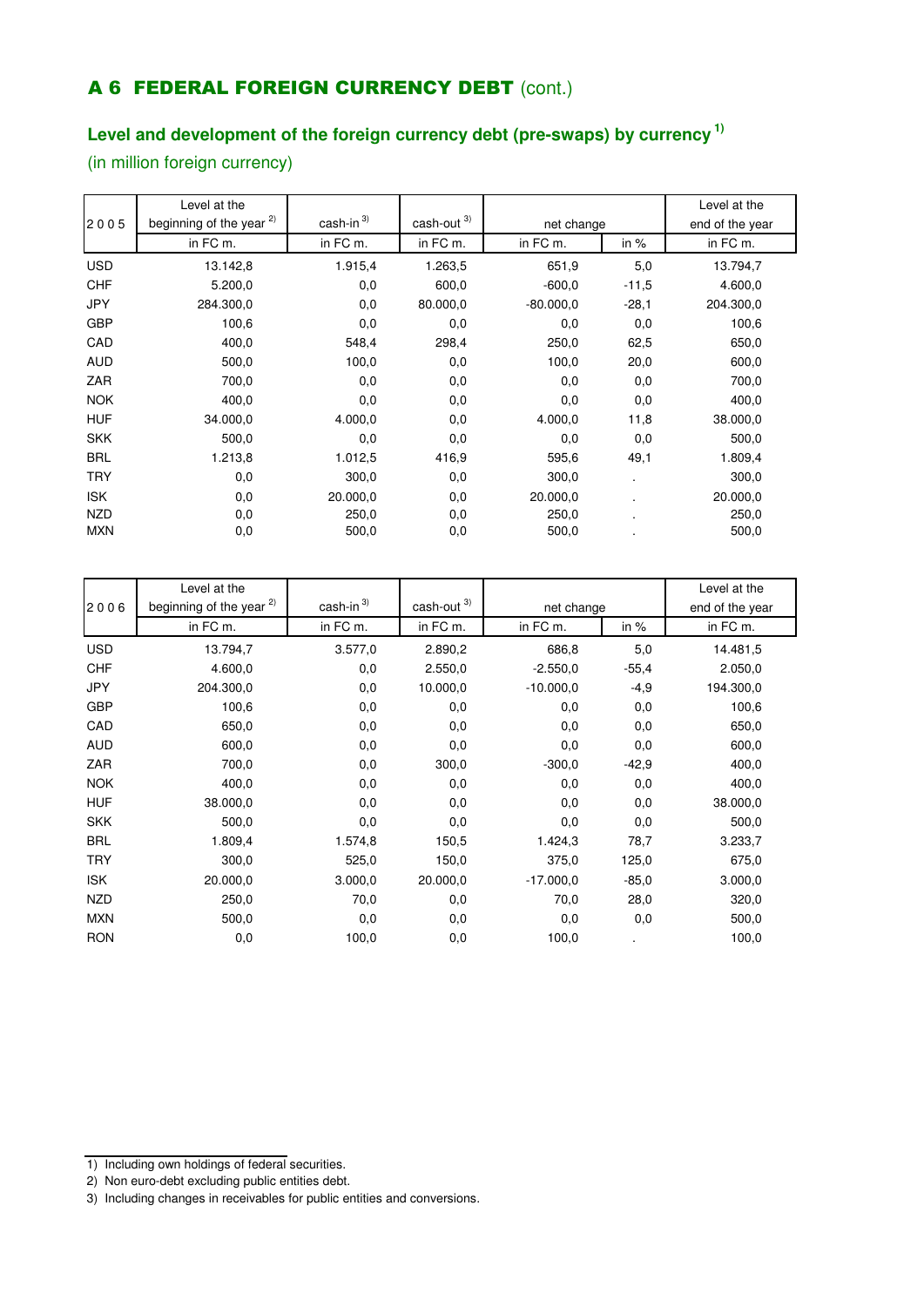### A 7 STRUCTURE OF THE FEDERAL DEBT AND THE CROSS CURRENCY SWAPS (CCS) 2006  $^{\rm 1)}$

|                                              |             | Level at the end of 2005 |             |              |             |             | netchange   |             | Level at the end of 2006 |             |              |             |             |
|----------------------------------------------|-------------|--------------------------|-------------|--------------|-------------|-------------|-------------|-------------|--------------------------|-------------|--------------|-------------|-------------|
|                                              | Federal     | CCS                      | CCS         | CCS          | Federal     | Federal     | CCS         | Federal     | Federal                  | CCS         | CCS          | <b>CCS</b>  | Federal     |
|                                              | debt        | pay-                     | receiv-     | net          | debt        | debt        | net         | debt        | debt                     | pay-        | receiv-      | net         | debt        |
| in EUR million                               | (excl. CCS) | ables                    | ables       | payables     | (incl. CCS) | (excl. CCS) | payables    | (incl. CCS) | (excl. CCS)              | ables       | ables        | payables    | (incl. CCS) |
| Euro debt                                    |             |                          |             |              |             |             |             |             |                          |             |              |             |             |
| <b>Bonds</b>                                 | 111.503     | 13.169                   | 6.663       | 6.506        | 118.009     | 8.413       | $-1.195$    | 7.217       | 119.915                  | 12.785      | 7.474        | 5.311       | 125.226     |
| Federal obligations                          | 2.820       | 1.246                    | 396         | 849          | 3.669       | $-637$      | 2.670       | 2.032       | 2.182                    | 3.664       | 145          | 3.519       | 5.701       |
| Treasury bills                               | 710         | $\mathbf 0$              | $\mathbf 0$ | $\mathbf 0$  | 710         | $-210$      | $\mathbf 0$ | $-210$      | 500                      | $\mathbf 0$ | 0            | $\mathbf 0$ | 500         |
| Securitized euro debt                        | 115.032     | 14.415                   | 7.059       | 7.355        | 122.388     | 7.565       | 1.474       | 9.039       | 122.597                  | 16.449      | 7.619        | 8.830       | 131.427     |
| Insurance company loans                      | 4.919       | 0                        | $\mathbf 0$ | 0            | 4.919       | $-1.785$    | 0           | $-1.785$    | 3.134                    | 0           | 0            | $\mathbf 0$ | 3.134       |
| Bank loans                                   | 11.938      | $\Omega$                 | $\Omega$    | 0            | 11.938      | 419         | $\mathbf 0$ | 419         | 12.357                   | $\Omega$    | $\Omega$     | 0           | 12.357      |
| Other loans                                  | 426         | $\mathbf 0$              | 0           | 0            | 426         | $-378$      | $\mathbf 0$ | $-378$      | 48                       | $\mathbf 0$ | $\mathbf 0$  | $\mathbf 0$ | 48          |
| Non-securitized euro debt                    | 17.282      | 0                        | $\bf{0}$    | $\mathbf{0}$ | 17.282      | $-1.744$    | 0           | $-1.744$    | 15.539                   | 0           | $\mathbf{0}$ | 0           | 15.539      |
| Euro debt                                    | 132.315     | 14.415                   | 7.059       | 7.355        | 139.670     | 5.822       | 1.474       | 7.296       | 138.136                  | 16.449      | 7.619        | 8.830       | 146.966     |
| $FC - d e b t^{2}$                           |             |                          |             |              |             |             |             |             |                          |             |              |             |             |
| <b>Bonds</b>                                 | 16.663      | 7.485                    | 13.576      | $-6.091$     | 10.572      | $-4.353$    | 1.460       | $-2.893$    | 12.310                   | 7.174       | 11.805       | $-4.631$    | 7.678       |
| Private placements                           | 1.737       | 379                      | 1.413       | $-1.034$     | 703         | 2.155       | $-2.473$    | $-317$      | 3.892                    | 99          | 3.605        | $-3.507$    | 385         |
| Treasury bills                               | 0           | $\mathbf 0$              | 0           | 0            | $\mathbf 0$ | $\mathbf 0$ | 0           | 0           | 0                        | $\mathbf 0$ | $\mathbf 0$  | $\Omega$    | $\Omega$    |
| <b>Securitized FC debt</b>                   | 18.400      | 7.864                    | 14.989      | $-7.125$     | 11.275      | $-2.198$    | $-1.013$    | $-3.211$    | 16.202                   | 7.272       | 15.410       | $-8.138$    | 8.064       |
| Loans                                        | 360         | $\mathbf 0$              | $\pmb{0}$   | 0            | 360         | $-105$      | 0           | $-105$      | 255                      | $\mathbf 0$ | 0            | 0           | 255         |
| Foreign currency debt                        | 18.760      | 7.864                    | 14.989      | $-7.125$     | 11.635      | $-2.303$    | $-1.013$    | $-3.316$    | 16.457                   | 7.272       | 15.410       | $-8.138$    | 8.319       |
| <b>Federal debt</b>                          | 151.074     | 22.279                   | 22.048      | 231          | 151.305     | 3.519       | 461         | 3.980       | 154.593                  | 23.721      | 23.029       | 692         | 155.285     |
| less own holdings                            |             |                          |             |              | 9.976       |             |             | 44          |                          |             |              |             | 10.020      |
| adjusted euro debt 3)                        |             |                          |             |              | 129.694     |             |             | 7.252       |                          |             |              |             | 136.946     |
| adjusted foreign currency debt <sup>3)</sup> |             |                          |             |              | 11.635      |             |             | $-3.316$    |                          |             |              |             | 8.319       |
| <b>Adjusted federal debt</b>                 |             |                          |             |              | 141.329     |             |             | 3.936       |                          |             |              |             | 145.265     |

1) Excluding public entities debt at nominal value.

2) Foreign currency debt.

3) The development of the adjusted debt can be found at the website of the Austrian Federal Financing Agency (http://www.oebfa.co.at).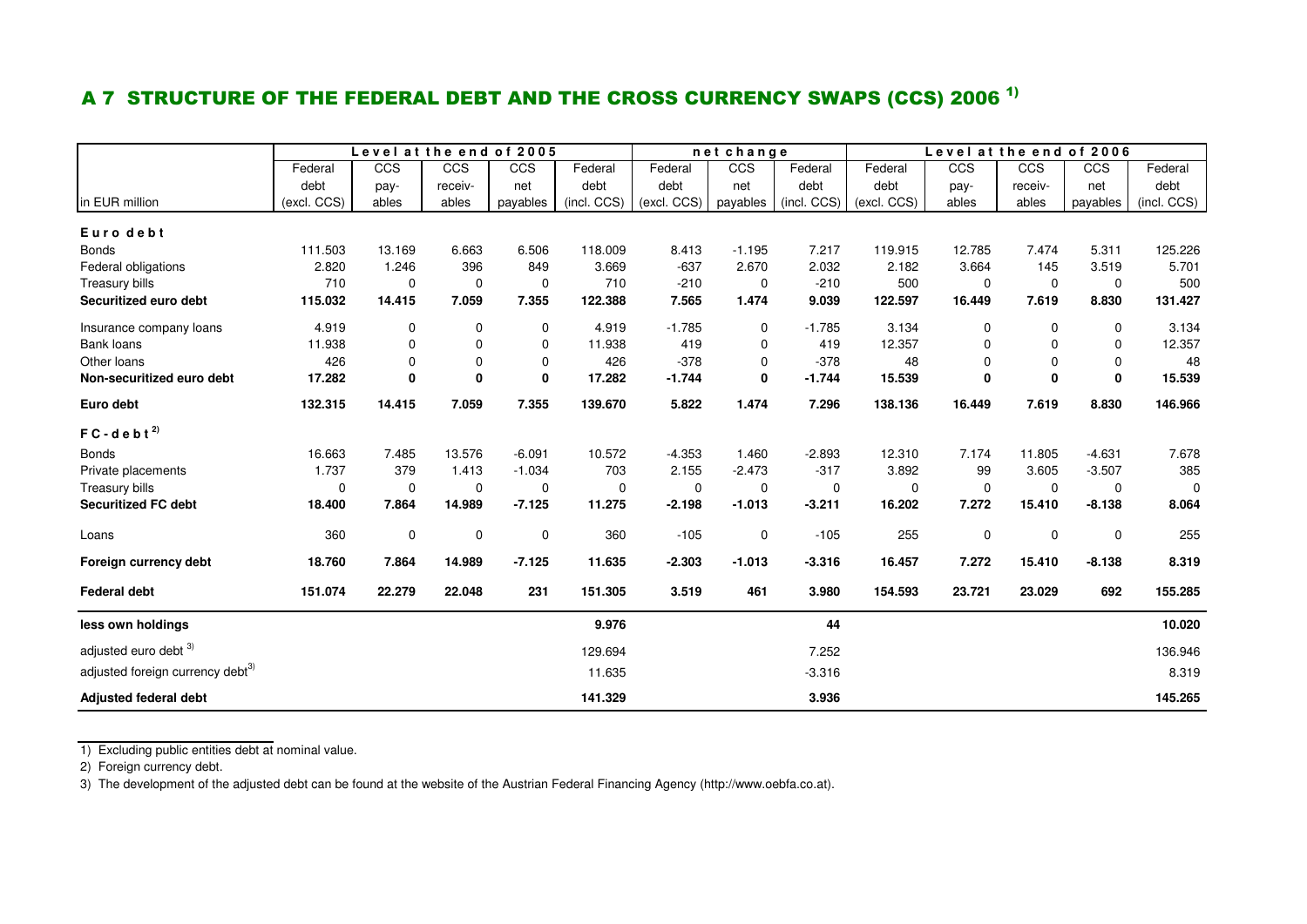### A 8 LONG-TERM LIABILITIES <sup>1)</sup> OF STATE-OWNED COMPANIES

| in EUR billion                                  | 2000                     | 2001                     | 2002                     | 2003                     | 2004                     | 2005                     | $2006^{2}$     |
|-------------------------------------------------|--------------------------|--------------------------|--------------------------|--------------------------|--------------------------|--------------------------|----------------|
| Federal companies <sup>3)</sup>                 |                          |                          |                          |                          |                          |                          |                |
| <b>ASFINAG</b>                                  | 6,3                      | 6,9                      | 7,3                      | 8,0                      | 8,6                      | 9,3                      | 8,6            |
| <b>AUSTRO CONTROL</b>                           | 0,1                      | 0,1                      | 0,1                      | 0,0                      | 0,0                      | 0,0                      |                |
| <b>BIG</b>                                      | 1,2                      | 2,1                      | 2,4                      | 3,4                      | 3,4                      | 3,3                      | 3,3            |
| <b>MUQUA</b>                                    | $\blacksquare$           | 0,1                      | 0,1                      | 0,1                      | 0,1                      | 0,1                      | 0,1            |
| ÖBB                                             | 4,3                      | 4,5                      | 4,8                      | 4,7                      | 2,0                      | 5,8                      | 7,1            |
| thereof ÖBB-Infrastructure                      | 3,8                      | 3,9                      | 3,9                      | 3,4                      | 1,0                      | 5,1                      | 6,1            |
| ÖIAG                                            | 2,9                      | 2,0                      | 1,4                      | 1,3                      | 1,2                      | 0,5                      | 0,2            |
| <b>PTBG</b>                                     | $\overline{\phantom{a}}$ | $\overline{\phantom{a}}$ | $\overline{\phantom{a}}$ | $\overline{\phantom{a}}$ | $\overline{\phantom{a}}$ | $\overline{\phantom{0}}$ | $\blacksquare$ |
| <b>SCHIG</b>                                    | 3,3                      | 3,9                      | 4,7                      | 5,1                      | 3,1                      | 0,1                      | 0,1            |
| <b>Total</b>                                    | 18,0                     | 19,5                     | 20,7                     | 22,5                     | 18,4                     | 19,1                     | 19,4           |
| thereof federal financing $4)$                  | 7,8                      | 9,2                      | 11,7                     | 10,9                     | 4,9                      | 4,1                      | 3,5            |
| Regional hospital services companies            |                          |                          |                          |                          |                          |                          |                |
| <b>GESPAG</b>                                   | $\overline{\phantom{a}}$ |                          | -                        |                          |                          |                          | 0,1            |
| <b>KABEG</b>                                    | 0,1                      | 0,2                      | 0,2                      | 0,3                      | 0,4                      | 0,5                      | 0,7            |
| <b>KAGes</b>                                    | 0,0                      | 0,2                      | 0,1                      | 0,2                      | 0,2                      | 0,0                      | 0,0            |
| <b>KRAGES</b>                                   | 0,0                      | 0,0                      | 0,0                      | 0,0                      | 0,0                      | 0,0                      | 0,0            |
| <b>SALK</b>                                     |                          | 0,0                      | 0,0                      |                          |                          |                          |                |
| <b>TILAK</b>                                    |                          |                          | 0,0                      | 0,1                      | 0,1                      | 0,1                      | 0,1            |
| <b>Total</b>                                    | 0,1                      | 0,4                      | 0,4                      | 0,6                      | 0,6                      | 0,6                      | 0,8            |
| thereof regional financing 5)                   |                          | 0,2                      | 0, 1                     | 0,2                      | 0,2                      | 0,0                      | 0,0            |
| Local market companies <sup>6)</sup>            |                          |                          |                          |                          |                          |                          |                |
| Local associations                              | 2,0                      | 2,3                      | 2,2                      | 2,2                      | 2,3                      | 2,3                      |                |
| Local infrastructure companies excluding Vienna | 5,7                      | 6,6                      | 6,9                      | 7,3                      | 7,5                      | 7,7                      | 7,7            |
| Vienna infrastructure companies                 | 0,2                      | 0,2                      | 0,2                      | 0,2                      | 0,2                      | 0,2                      | 0,2            |
| Wiener Wohnen (Viennese Housing)                | 2,3                      | 2,2                      | 2,1                      | 2,0                      | 2,0                      | 1,6                      | 1,9            |
| <b>Total</b>                                    | 10,2                     | 11,3                     | 11,5                     | 11,7                     | 11,9                     | 11,7                     | $\blacksquare$ |
| <b>Total</b>                                    | 28,4                     | 31,2                     | 32,6                     | 34,8                     | 30,9                     | 31,5                     |                |

| <b>ASFINAG</b>                | Public sector road construction Plc.                                                                                        |
|-------------------------------|-----------------------------------------------------------------------------------------------------------------------------|
| AUSTRO CONTROL                | AUSTRO CONTROL Austrian civil aviation Ltd.                                                                                 |
| <b>BIG</b>                    | <b>Federal Real Estate Association</b>                                                                                      |
| <b>GESPAG</b><br><b>KABEG</b> | Upper Austrian Hospital Group (Oberösterreichische Gesundheits- und Spitals-AG)<br>Carinthian Hospital Services Association |
| KAGes                         | Styrian Hospital Services Ltd.                                                                                              |
| <b>KRAGES</b>                 | Burgenland Hospital Services Ltd.                                                                                           |
| <b>MUQUA</b>                  | MuseumsQuartier Errichtungs- und BetriebsgmbH                                                                               |
| ÔBB.                          | Austrian Federal Railways                                                                                                   |
| ÖIAG                          | Austrian State Holding company                                                                                              |
| <b>PTBG</b>                   | Post- and Telekombeteiligungsverwaltungsgesellschaft                                                                        |
| <b>SALK</b>                   | Salzburg Holding of the regional clinics (Gemeinnützige Salzburger Landeskliniken BetriebsgmbH)                             |
| <b>SCHIG</b>                  | Austrian Rail Infrastructure Financing Company                                                                              |
| <b>TILAK</b>                  | <b>Tyrolean Regional Hospital Services Company</b>                                                                          |

institutions) as well as capital market financing of central, regional and local authorities on behalf of off-budget entities. 1) Capital market financing with a one-year-maturity period (bonds, loan payables including assignments of claim for financial

2) Preliminary data.

3) Independent entities, which are assigned to the company sector according to ESA 1995.

4) Capital market financing on behalf of the Federation (especially federal bonds) to third parties, in the form of loans which are passed on to companies. The burden of debt remains on these companies. Third-party-financing by the Federation is possible according to the BHG since 1998 (§ 65c BHG i. d. j. F.).

5) Capital market financing on behalf of the regional authorities to third parties, in the form of loans which are passed on to companies.

6) Companies of the local authorities with market-determined activities. Including infrastructure companies as well as municipal services (water supply, sewage disposal, residential industry) and local authorities associations (especially water supply, environment, health). Source: Companies balance data and Statistics Austria.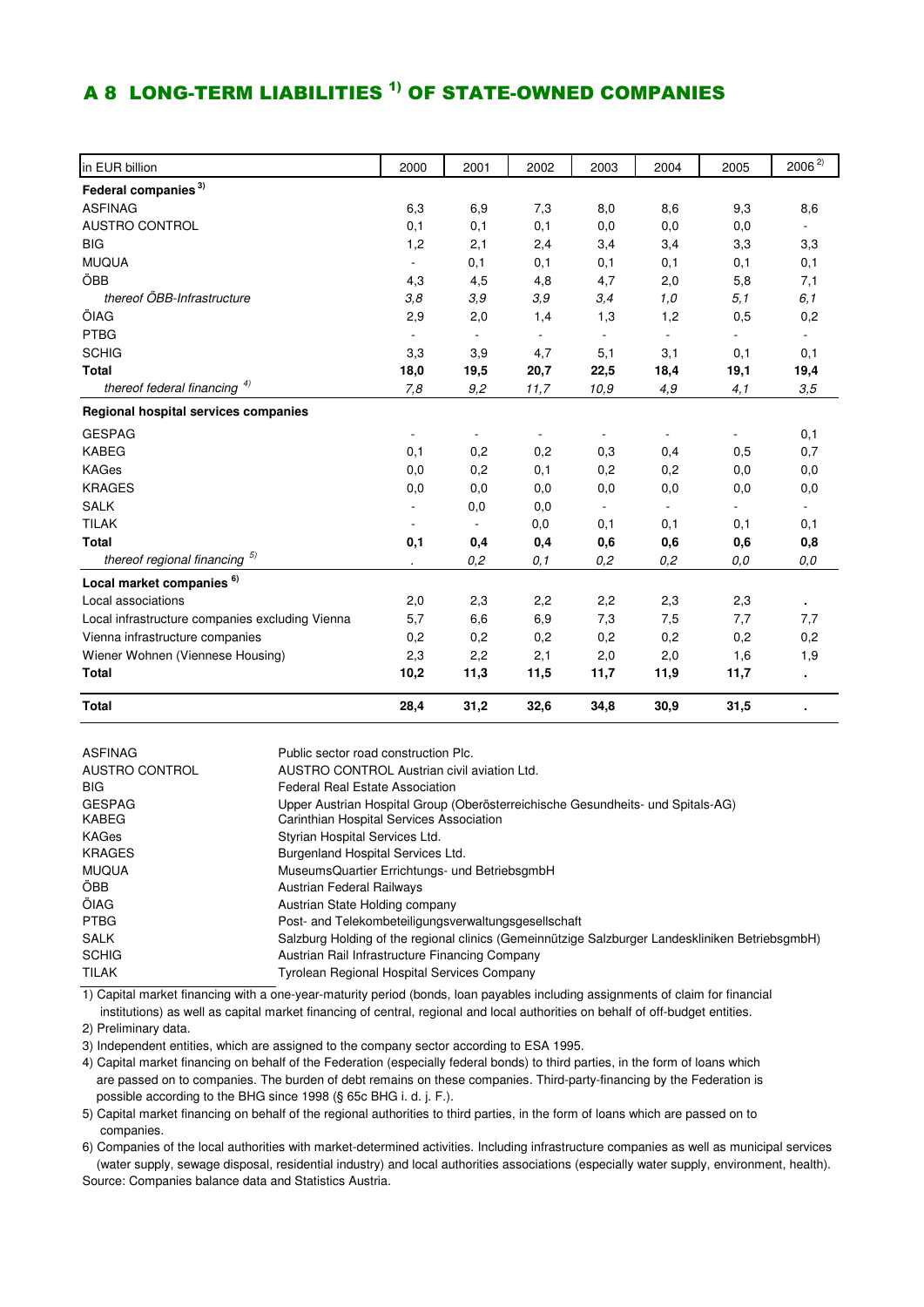### A 9 STATE GOVERNMENT GROSS DEBT <sup>1)</sup>

#### **Debt level** (in EUR million)

|                      | 1996    | 1997    | 998     | 1999    | 2000    | 2001    | 2002    | 2003    | 2004    | 2005    |
|----------------------|---------|---------|---------|---------|---------|---------|---------|---------|---------|---------|
| <b>Burgenland</b>    | 176.4   | 172,9   | 216,4   | 213.4   | 211.9   | 209,8   | 209.1   | 208.4   | 207.9   | 207,8   |
| Carinthia            | 852,7   | 900,9   | 956,7   | 1.007.5 | 1.085.6 | 356,0   | 405.5   | 521,4   | 586,6   | 680,1   |
| Lower Austria        | 1.303,9 | 1.200,9 | 1.112.9 | 996,9   | 931,5   | 885,1   | 950,4   | 1.030.8 | .380.4  | 0.680,2 |
| Upper Austria        | 719.6   | 572,5   | 555.7   | 545,9   | 447,3   | 370,3   |         |         |         |         |
| Salzburg             | 408,4   | 462,7   | 436,6   | 385,9   | 383,3   | 365,6   | 347.2   | 339.1   | 346.1   | 378,0   |
| Styria               | 1.063,7 | 865,1   | 768,2   | 886,6   | .222.3  | 1.015,5 | 652,8   | 367,3   | 367.3   | 442,3   |
| Tyrol                | 118,5   | 167,8   | 137,0   | 147,3   | 139,1   | 80,7    | 88,2    | 16,0    | 57,3    | 106,3   |
| Vorarlberg           | 90,2    | 92,2    | 92,8    | 88,4    | 86,7    | 83,6    | 81,7    | 77.4    | 73,9    | 73,9    |
| Vienna <sup>2)</sup> | 3.943.0 | 4.015.7 | 3.793,6 | 3.581,3 | 2.044,2 | 2.083,9 | 2.104,4 | .566,6  | .565,5  | .546,3  |
| <b>Total</b>         | 8.676.3 | 8.450,7 | 8.069,8 | 7.853,2 | 6.551,9 | 5.450,5 | 4.839,3 | 4.127.0 | 4.585,0 | 5.114.9 |

#### **Debt ratios** (in %)

|                      | 1996  | 1997  | 1998  | 1999  | 2000  | 2001  | 2002  | 2003  | 2004  | 2005  |
|----------------------|-------|-------|-------|-------|-------|-------|-------|-------|-------|-------|
| Burgenland           | 2,0   | 2,0   | 2,7   | 2,7   | 3,2   | 3,8   | 4,3   | 5,0   | 4,5   | 4,1   |
| Carinthia            | 9,8   | 10,7  | 11,9  | 12,8  | 16,6  | 6,5   | 8,4   | 12,6  | 12,8  | 13,3  |
| Lower Austria        | 15,0  | 14,2  | 13,8  | 12,7  | 14,2  | 16,2  | 19.6  | 25,0  | 30,1  | 32,8  |
| Upper Austria        | 8,3   | 6,8   | 6,9   | 7,0   | 6,8   | 6,8   |       |       |       |       |
| Salzburg             | 4,7   | 5,5   | 5,4   | 4,9   | 5,8   | 6,7   | 7,2   | 8,2   | 7,5   | 7,4   |
| Styria               | 12,3  | 10,2  | 9,5   | 11,3  | 18,7  | 18,6  | 13,5  | 8,9   | 8,0   | 8,6   |
| Tyrol                | 1,4   | 2,0   | 1,7   | 1,9   | 2,1   | 1,5   | 1,8   | 0,4   | 1.2   | 2,1   |
| Vorarlberg           | 1,0   | 1,1   | 1,2   | 1,1   | 1,3   | 1,5   | 1,7   | 1,9   | 1,6   | 1,4   |
| Vienna <sup>2)</sup> | 45,4  | 47,5  | 47,0  | 45,6  | 31,2  | 38,2  | 43,5  | 38,0  | 34,1  | 30,2  |
| <b>Total</b>         | 100,0 | 100,0 | 100,0 | 100,0 | 100,0 | 100,0 | 100,0 | 100,0 | 100,0 | 100,0 |

#### **Annual change of the state debt** (in EUR million)

|                      | 1996    | 1997     | 998      | 1999     | 2000       | 2001       | 2002     | 2003     | 2004   | 2005    |
|----------------------|---------|----------|----------|----------|------------|------------|----------|----------|--------|---------|
| Burgenland           | 74,2    | $-3.5$   | 43,6     | $-3.0$   | $-1,5$     | $-2,1$     | $-0,7$   | $-0,7$   | $-0.5$ | $-0,1$  |
| Carinthia            | 147,2   | 48,2     | 55,8     | 50,8     | 78,1       | $-729.6$   | 49,5     | 116,0    | 65,2   | 93,5    |
| Lower Austria        | 301,1   | $-103.0$ | $-88.0$  | $-115.9$ | $-65.5$    | $-46,4$    | 65,3     | 80,4     | 349,6  | 299,8   |
| <b>Upper Austria</b> | 166,1   | $-147,1$ | $-16.8$  | $-9,8$   | $-98.6$    | $-77.0$ .  |          |          |        |         |
| Salzburg             | 41,3    | 54,3     | $-26.2$  | $-50.7$  | $-2,6$     | $-17.6$    | $-18.4$  | $-8.1$   | 7.0    | 31,9    |
| Styria               | 161,8   | $-198.5$ | $-96.9$  | 118.4    | 335,7      | $-206.8$   | $-362.7$ | $-285.5$ | 0,0    | 75,0    |
| Tyrol                | 38,9    | 49,3     | $-30.8$  | 10,3     | $-8,1$     | $-58.5$    | 7,5      | $-72,2$  | 41,3   | 49,0    |
| Vorarlberg           | 4,2     | 2,1      | 0,6      | $-4,4$   | -1,8       | $-3,1$     | $-1,9$   | $-4,3$   | $-3,5$ | 0,0     |
| Vienna $2$           | 801,9   | 72,7     | $-222.1$ | $-212.3$ | $-1.537.1$ | 39,7       | 20,6     | $-537.9$ | $-1,1$ | $-19.2$ |
| <b>Total</b>         | 1.736.7 | $-225.6$ | $-380.9$ | -216.6   | $-1.301,3$ | $-1.101.4$ | $-240.8$ | $-712.3$ | 458.0  | 529,8   |

#### **Annual percentage change of the state debt** (in %)

|                      | 1996 | 1997    | 998     | 1999    | 2000    | 2001    | 2002    | 2003    | 2004   | 2005   |
|----------------------|------|---------|---------|---------|---------|---------|---------|---------|--------|--------|
| Burgenland           | 79,9 | $-2,0$  | 25,2    | $-1,4$  | $-0.7$  | $-1,0$  | $-0.3$  | $-0,4$  | $-0,2$ | $-0,1$ |
| Carinthia            | 25,1 | 5,7     | 6,2     | 5,3     | 7,8     | $-67,2$ | 13,9    | 28,6    | 12,5   | 15,9   |
| Lower Austria        | 35,0 | $-7,9$  | $-7,3$  | $-10,4$ | $-6,6$  | $-5,0$  | 7,4     | 8,5     | 33,9   | 21,7   |
| Upper Austria        | 25,1 | $-20,4$ | $-2,9$  | $-1,8$  | $-18,1$ | $-17,2$ |         |         |        |        |
| Salzburg             | 13,7 | 13,3    | $-5,7$  | $-11,6$ | $-0,7$  | $-4,6$  | $-5,0$  | $-2,3$  | 2,1    | 9,2    |
| Styria               | 16,9 | $-18.7$ | $-11.2$ | 15,4    | 37,9    | $-16.9$ | $-35,7$ | $-43.7$ | 0,0    | 20,4   |
| Tyrol                | 33,7 | 41,6    | $-18,3$ | 7,5     | $-5.5$  | $-42,0$ | 9,3     | $-81.9$ | 258,8  | 85,5   |
| Vorarlberg           | 5,4  | 2,3     | 0,6     | $-4,7$  | $-2,0$  | $-3,6$  | $-2,3$  | $-5,2$  | $-4,5$ | 0,0    |
| Vienna <sup>2)</sup> | 24,4 | 1,8     | $-5,5$  | $-5,6$  | $-42.9$ | 1,9     | 1,0     | $-25,6$ | $-0,1$ | $-1,2$ |
| <b>Total</b>         | 25,0 | $-2,6$  | $-4,5$  | $-2,7$  | $-16,6$ | $-16.8$ | $-4,4$  | $-14,7$ | 11,1   | 11,6   |

1) Including debt incurred for third parties (such as hospitals run by one of the provinces); excluding internal bonds. The debt of the regional authorities in the form of internal bonds amounted: end of 2003: 2.589,7 mio EUR, end of 2004: 2.370,8 Mio EUR and end of 2005: 2.296,1 Mio EUR.

2) Since 2000 "Wiener Wohnen" is not included due to the spin-off.

Source: Statistics Austria - Gebarungen und Sektor Staat; current years.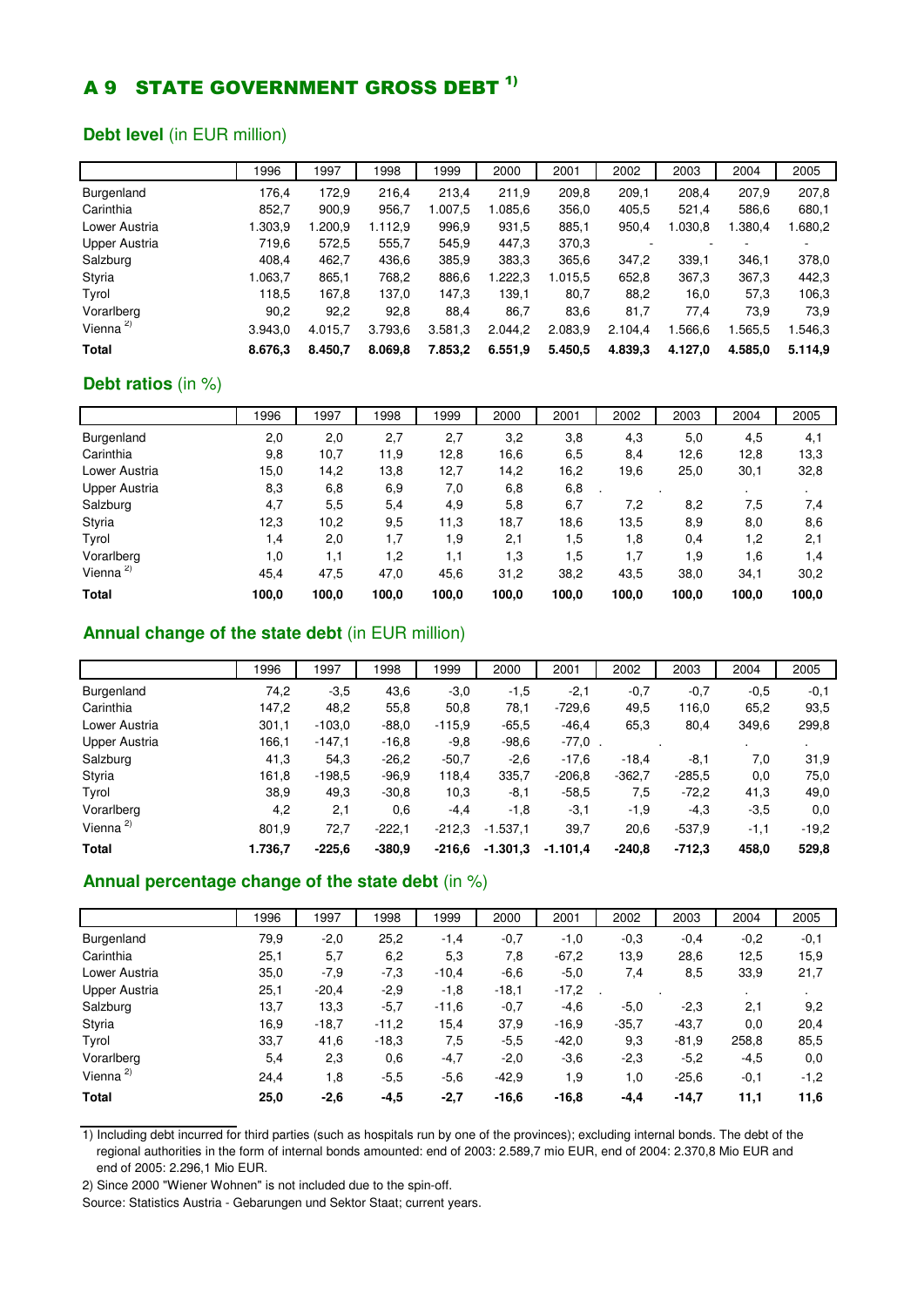### A 10 LOCAL GOVERNMENT GROSS DEBT

### **Local debt** (in EUR million)

|                    | 1996     | 1997     | 1998     | 1999     | 2000     | 2001     | 2002     | 2003     | 2004     | 2005     |
|--------------------|----------|----------|----------|----------|----------|----------|----------|----------|----------|----------|
| Burgenland         | 366,3    | 398.3    | 405.8    | 399.7    | 402.6    | 392.4    | 393,0    | 383.2    | 383.1    | 376.6    |
| Carinthia          | 524.2    | 545.5    | 561.5    | 573,2    | 588.9    | 584.2    | 602.4    | 636.2    | 639,0    | 646,5    |
| Lower Austria      | 2.410.1  | 2.524.7  | 2.695,5  | 2.836.7  | 2.963.1  | 3.183.2  | 3.148.0  | 3.257.9  | 3.444.0  | 3.497,6  |
| Upper Austria      | 1.535,9  | .577.8   | .648.9   | 1.762.6  | 1.852.5  | 1.929.7  | 1.994.0  | 2.062.4  | 2.159.3  | 2.213,7  |
| Salzburg           | 706.9    | 692,6    | 705,7    | 708,8    | 728,8    | 746,3    | 753,5    | 746.6    | 685,0    | 694,4    |
| Styria             | 1.479.8  | .558.0   | 1.617.4  | .692.4   | 1.755.6  | 1.769.9  | 1.875.0  | 1.906.2  | 1.960.8  | 1.985,4  |
| Tyrol              | 712.1    | 732.2    | 677,8    | 721,6    | 738.4    | 742.5    | 737.5    | 752.3    | 767.5    | 779.4    |
| Vorarlberg         | 446,0    | 461,4    | 487,3    | 526,4    | 564.6    | 591,6    | 593,6    | 601.9    | 616,1    | 642,1    |
| Total excl. Vienna | 8.181,2  | 8.490.4  | 8.799.9  | 9.221,5  | 9.594,4  | 9.939,7  | 10.097.0 | 10.346.7 | 10.654.6 | 10.835,8 |
| Vienna $1$         | 3.943.0  | 4.015.7  | 3.793,6  | 3.581,3  | 2.044.2  | 2.083,9  | 2.104.4  | 1.566.6  | 1.565.5  | 1.546.3  |
| <b>Total</b>       | 12.124.2 | 12.506.1 | 12.593,5 | 12.802.8 | 11.638,7 | 12.023,6 | 12.201.5 | 11.913.3 | 12.220.1 | 12.382.0 |

### **Local debt ratios** (in %)

|                           | 1996  | 1997  | 1998  | 1999  | 2000  | 2001  | 2002  | 2003  | 2004  | 2005  |
|---------------------------|-------|-------|-------|-------|-------|-------|-------|-------|-------|-------|
| Burgenland                | 3,0   | 3,2   | 3,2   | 3,1   | 3,5   | 3,3   | 3,2   | 3,2   | 3,1   | 3,0   |
| Carinthia                 | 4,3   | 4,4   | 4,5   | 4,5   | 5,1   | 4,9   | 4,9   | 5,3   | 5,2   | 5,2   |
| Lower Austria             | 19,9  | 20,2  | 21,4  | 22,2  | 25,5  | 26,5  | 25,8  | 27,3  | 28,2  | 28,2  |
| Upper Austria             | 12,7  | 12,6  | 13,1  | 13,8  | 15,9  | 16,0  | 16,3  | 17,3  | 17,7  | 17,9  |
| Salzburg                  | 5,8   | 5,5   | 5,6   | 5,5   | 6,3   | 6,2   | 6,2   | 6,3   | 5,6   | 5,6   |
| Styria                    | 12,2  | 12,5  | 12,8  | 13,2  | 15,1  | 14,7  | 15,4  | 16,0  | 16,0  | 16,0  |
| Tyrol                     | 5,9   | 5,9   | 5,4   | 5,6   | 6,3   | 6,2   | 6,0   | 6,3   | 6,3   | 6,3   |
| Vorarlberg                | 3,7   | 3,7   | 3,9   | 4,1   | 4,9   | 4,9   | 4,9   | 5,1   | 5,0   | 5,2   |
| <b>Total excl. Vienna</b> | 67,5  | 67,9  | 69,9  | 72,0  | 82,4  | 82,7  | 82,8  | 86,9  | 87,2  | 87,5  |
| Vienna <sup>1)</sup>      | 32,5  | 32,1  | 30,1  | 28,0  | 17.6  | 17,3  | 17,2  | 13,1  | 12,8  | 12,5  |
| <b>Total</b>              | 100,0 | 100,0 | 100,0 | 100,0 | 100,0 | 100,0 | 100,0 | 100,0 | 100,0 | 100,0 |

#### **Annual change of the local debt** (in EUR million)

|                           | 1996    | 1997    | 1998     | 1999     | 2000       | 2001    | 2002    | 2003     | 2004    | 2005    |
|---------------------------|---------|---------|----------|----------|------------|---------|---------|----------|---------|---------|
| Burgenland                | 37,4    | 32,0    | 7,6      | $-6,2$   | 3,0        | $-10,3$ | 0,7     | $-9,8$   | $-0,2$  | $-6,5$  |
| Carinthia                 | 34,7    | 21,2    | 16.0     | 11,8     | 15,6       | $-4,7$  | 18,2    | 33,8     | 2,8     | 7,5     |
| Lower Austria             | 194,2   | 114,7   | 170.8    | 141,2    | 126,4      | 220,1   | $-35.3$ | 109.9    | 186.1   | 53,6    |
| Upper Austria             | 167,2   | 41,9    | 71,2     | 113,7    | 89,8       | 77,2    | 64,3    | 68,4     | 96,8    | 54,4    |
| Salzburg                  | 9,3     | $-14.3$ | 13,1     | 3,1      | 20,0       | 17,5    | 7,2     | $-6.9$   | $-61,6$ | 9,4     |
| Styria                    | 151,3   | 78,2    | 59,4     | 75,0     | 63,2       | 14,3    | 105,1   | 31,2     | 54.5    | 24,7    |
| Tyrol                     | 49,2    | 20,1    | $-54.4$  | 43,8     | 16,8       | 4,1     | $-5.0$  | 14,8     | 15,2    | 11,9    |
| Vorarlberg                | 40,4    | 15,4    | 25,9     | 39,1     | 38,1       | 27,1    | 2,0     | 8,3      | 14,2    | 26,1    |
| <b>Total excl. Vienna</b> | 683,7   | 309,1   | 309,6    | 421,6    | 372,9      | 345,3   | 157,3   | 249.7    | 307,9   | 181,1   |
| Vienna $1$                | 801,9   | 72,7    | $-222.1$ | $-212.3$ | $-1.537,1$ | 39,7    | 20,6    | $-537.9$ | $-1,1$  | $-19.2$ |
| <b>Total</b>              | 1.485,6 | 381,9   | 87,4     | 209,3    | $-1.164,1$ | 385,0   | 177,8   | $-288,2$ | 306,8   | 161,9   |

### **Annual percentage change of the local debt** (in %)

|                           | 1996 | 1997   | 1998   | 1999   | 2000    | 2001   | 2002   | 2003    | 2004   | 2005   |
|---------------------------|------|--------|--------|--------|---------|--------|--------|---------|--------|--------|
| Burgenland                | 12,6 | 8,7    | 1,9    | $-1,5$ | 0,7     | $-2,5$ | 0,2    | $-2,5$  | 0,0    | $-1,7$ |
| Carinthia                 | 7,6  | 4,0    | 2,9    | 2,1    | 2,7     | $-0,8$ | 3,1    | 5,6     | 0,4    | 1,2    |
| Lower Austria             | 9,6  | 4,8    | 6,8    | 5,2    | 4,5     | 7,4    | $-1,1$ | 3,5     | 5,7    | 1,6    |
| Upper Austria             | 13,1 | 2,7    | 4,5    | 6,9    | 5,1     | 4,2    | 3,3    | 3,4     | 4,7    | 2,5    |
| Salzburg                  | 1.3  | $-2,0$ | 1,9    | 0,4    | 2,8     | 2,4    | 1,0    | $-0,9$  | $-8,2$ | 1,4    |
| Styria                    | 12,1 | 5,3    | 3,8    | 4,6    | 3,7     | 0,8    | 5,9    | 1,7     | 2,9    | 1,3    |
| Tyrol                     | 7,7  | 2,8    | $-7,4$ | 6,5    | 2,3     | 0,5    | $-0,7$ | 2,0     | 2,0    | 1,6    |
| Vorarlberg                | 10,7 | 3,5    | 5,6    | 8,0    | 7,2     | 4,8    | 0,3    | 1,4     | 2,4    | 4,2    |
| <b>Total excl. Vienna</b> | 9,7  | 3,8    | 3,6    | 4,8    | 4,0     | 3,6    | 1,6    | 2,5     | 3,0    | 1,7    |
| Vienna <sup>1)</sup>      | 24,4 | 1,8    | $-5,5$ | $-5,6$ | $-42,9$ | 1,9    | 1,0    | $-25,6$ | $-0,1$ | $-1,2$ |
| <b>Total</b>              | 14,4 | 3,1    | 0,7    | 1,7    | $-9,1$  | 3,3    | 1,5    | $-2,4$  | 2,6    | 1,3    |

1) Since 2000 "Wiener Wohnen" is not included due to the spin-off.

Source: Statistics Austria - Gebarungen und Sektor Staat; current years.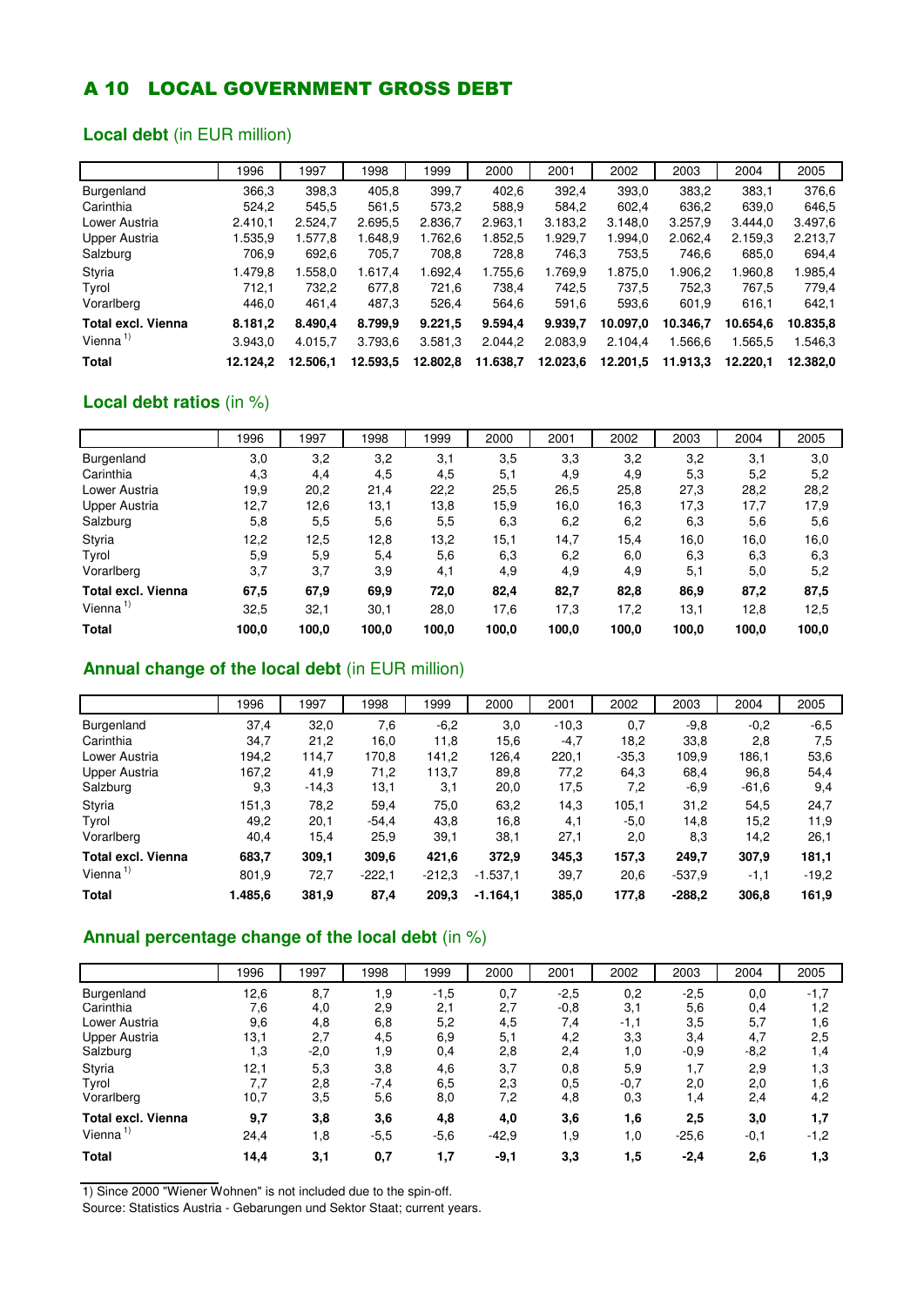### A 11 GENERAL GOVERNMENT DEBT - INTERNATIONAL COMPARISON

### 1997 | 1998 | 1999 | 2000 | 2001 | 2002 | 2003 | 2004 | 2005 | 2006 Belgium 122,2 117,0 113,6 107,7 106,3 103,3 98,6 94,3 93,2 89,1 Germany 59,7 60,3 60,9 59,7 58,8 60,3 63,9 65,7 67,9 67,9 Finland 53,8 48,2 45,5 43,8 42,3 41,3 44,3 44,1 41,4 39,1 France 58,5 58,7 58,3 56,7 56,2 58,2 62,4 64,3 66,2 63,9 Greece 114,0 112,4 112,3 111,6 113,2 110,7 107,8 108,5 107,5 104,6 Ireland 64,2 53,4 48,4 37,8 35,5 32,2 31,2 29,7 27,4 24,9 Italy 118,1 114,9 113,7 109,1 108,7 105,6 104,3 103,8 106,2 106,8 Luxemburg 7,7 7,4 6,7 6,4 6,5 6,5 6,3 6,6 6,1 6,8 Netherlands 68,2 65,7 61,1 53,8 50,7 50,5 52,0 52,6 52,7 48,7 **Austria 63,8 64,3 66,5 65,5 66,0 65,8 64,6 63,9 63,5 62,2** Portugal 56,1 52,2 51,4 50,4 52,9 55,5 56,8 58,2 63,6 64,7 Slovenia 21,4 22,1 24,6 27,6 28,3 29,1 28,6 28,9 28,4 27,8 Spain 65,3 63,2 61,5 59,2 55,5 52,5 48,8 46,2 43,2 39,9 **Euro area 73,5 73,1 71,8 69,2 68,2 68,0 69,2 69,7 70,5 69,0** Bulgaria 105,1 79,6 79,3 73,6 66,2 53,6 45,9 37,9 29,2 22,8 Denmark 65,2 60,8 57,4 51,7 47,4 46,8 45,8 44,0 36,3 30,2 Estonia 6,1 5,4 6,0 5,2 4,8 5,6 5,7 5,2 4,4 4,1 United Kingdom 49,6 46,6 44,0 41,2 38,0 37,4 38,8 40,3 42,2 43,5 Latvia 11,1 9,6 12,5 12,3 14,0 13,5 14,4 14,5 12,0 10,0 Lithuania 15,6 16,6 22,8 23,7 22,8 22,2 21,2 19,4 18,6 18,2 Malta 47,0 52,0 56,4 56,0 62,1 60,8 70,4 73,9 72,4 66,5 Poland 42,9 38,9 39,3 35,9 35,9 39,8 47,1 45,7 47,1 47,8 Romania 16,5 18,0 24,0 23,9 23,2 25,0 21,5 18,8 15,8 12,4 Sweden 70,0 67,6 62,2 52,3 53,8 52,0 53,5 52,4 52,2 46,9 Slovakia 33,5 34,4 47,5 50,2 48,9 43,3 42,4 41,5 34,5 30,7 Czech Republic 13,1 15,0 16,4 18,5 25,1 28,5 30,1 30,7 30,4 30,4 Hungary 62,3 60,4 59,5 54,2 52,1 55,6 58,0 59,4 61,7 66,0 Cyprus 54,4 58,4 58,7 58,8 60,7 64,7 69,1 70,3 69,2 65,3 **EU-27 68,6 66,1 65,8 61,8 60,9 60,2 61,8 62,2 62,9 61,7**  $USA$ <sup>1)</sup> 56,1 53,1 49,8 43,6 43,1 45,3 47,8 48,7 49,2 49,2 Japan 2) 76,9 86,9 98,7 106,8 123,0 136,5 142,4 156,9 164,4 163,7 Switzerland 50,3 53,1 50,2 49,9 50,5 54,3 55,5 56,7 54,6 51,8

#### **General government gross debt** (in % of the GDP)

<sup>1)</sup> USA: General government according to Flow of Funds Accounts, deflated by intergovernmental payables; fiscal year (September). 2) Japan: Central Government including intergovernmental payables.

Source: European Commission; USA, Japan, Switzerland: national data; Euro area and EU-27: own calculations (as of May 2007).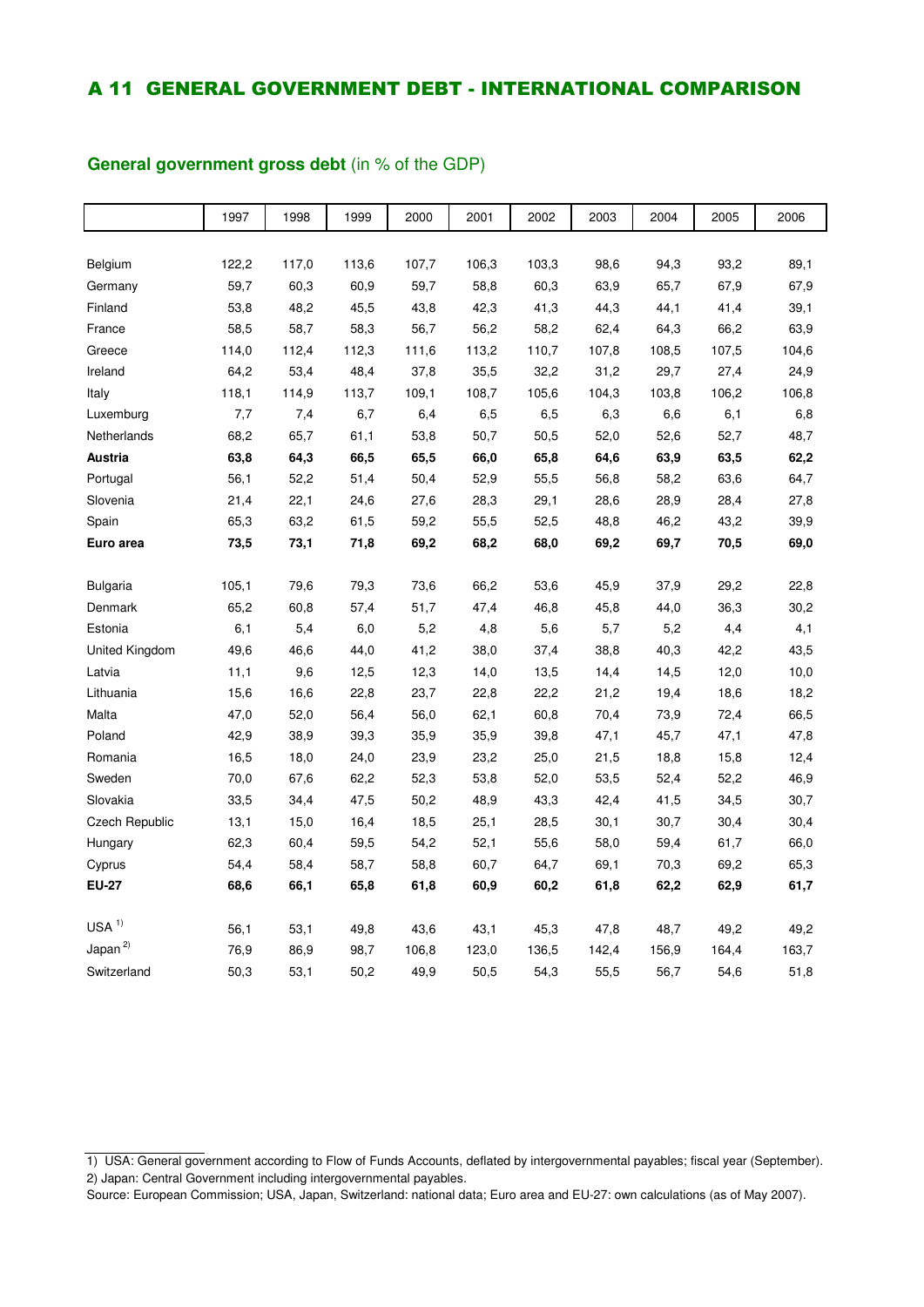### A 11 GENERAL GOVERNMENT DEBT - INTERNATIONAL COMPARISON **(cont.)**

### 1997 | 1998 | 1999 | 2000 | 2001 | 2002 | 2003 | 2004 | 2005 | 2006 Belgium 26.600 26.300 26.500 26.400 26.700 26.700 26.100 26.200 26.500 26.500 Germany 13.900 14.400 14.900 15.000 15.100 15.700 16.700 17.600 18.500 19.000 Finland 11.300 10.900 10.800 11.200 11.400 11.400 12.400 12.900 12.400 12.500 France 12.400 13.000 13.200 13.500 13.800 14.700 16.100 17.100 18.100 18.100 Greece 10.300 11.000 11.600 12.700 13.800 14.500 15.200 16.500 17.600 18.400 Ireland 11.800 11.200 11.600 10.400 10.700 10.700 10.800 10.800 10.600 10.300 Italy 21.800 22.000 22.500 22.800 23.800 23.900 24.200 24.800 25.800 26.800 Luxemburg 3.000 3.000 3.100 3.200 3.300 3.500 3.600 3.900 3.900 4.900 Netherlands 14.900 15.200 14.900 14.100 14.200 14.600 15.300 15.800 16.300 15.700 **Austria 14.800 15.500 16.600 17.200 17.700 18.000 18.000 18.400 18.900 19.300** Portugal 5.400 5.500 5.800 6.000 6.700 7.300 7.500 8.000 9.000 9.500 Slovenia 1.400 1.600 2.000 2.500 2.800 3.300 3.500 3.800 3.900 4.100 Spain 8.300 8.600 8.900 9.300 9.300 9.300 9.100 9.100 9.000 8.900 **Euro area 14.300 14.600 15.000 15.200 15.500 16.000 16.600 17.300 18.000 18.300** Bulgaria 1.100 1.100 1.200 1.200 1.300 1.100 1.000 1.000 800 700 Denmark 18.600 17.900 17.600 16.800 15.900 16.000 16.000 15.900 13.900 12.200 Estonia 200 200 200 200 200 300 400 400 400 400 United Kingdom 10.500 10.400 10.300 10.100 9.700 10.000 11.000 12.000 13.000 14.100 Latvia 200 200 300 400 400 500 600 700 700 700 Lithuania 500 600 800 900 900 1.000 1.000 1.000 1.100 1.300 Malta 4.200 4.800 5.500 5.700 6.400 6.500 7.700 8.100 8.300 8.000 Poland 1.500 1.600 1.800 1.800 1.900 2.200 2.700 2.900 3.200 3.500 Romania 100 100 200 300 400 500 600 600 600 600 Sweden 16.700 16.800 16.300 14.500 15.300 15.300 16.200 16.500 17.100 16.200 Slovakia 1.300 1.500 2.200 2.500 2.700 2.600 2.800 3.000 2.700 2.700 Czech Republic 800 1.100 1.200 1.400 2.100 2.500 2.800 3.000 3.200 3.500 Hungary 2.100 2.400 2.700 2.900 3.100 3.700 4.300 4.800 5.300 6.100 Cyprus 6.400 7.400 7.800 8.500 9.300 10.100 11.400 12.200 12.400 12.200 **EU-27 11.100 11.200 11.700 11.700 12.000 12.300 12.800 13.400 14.100 14.500** USA  $^{1)}$ 12.900 12.700 12.500 11.500 11.600 12.500 13.700 14.700 15.600 16.300 Japan <sup>2)</sup> 19.900 22.000 24.800 27.000 30.400 33.400 35.100 39.000 41.300 41.700 Switzerland 16.800 18.100 17.400 18.000 18.400 20.000 20.400 20.800 20.300 19.600

### **General government gross debt per capita** (in EUR) 1)

<sup>1)</sup> The public debt of the USA, Japan, Switzerland and the non-participating countries of the Economic and Monetary Union were annualised to mid-market exchange rates of the year 2006 and rounded to 100 EUR.

Source: European Commission; USA, Japan, Switzerland: national data; Euro area and EU-27: own calculations (as of May 2007).